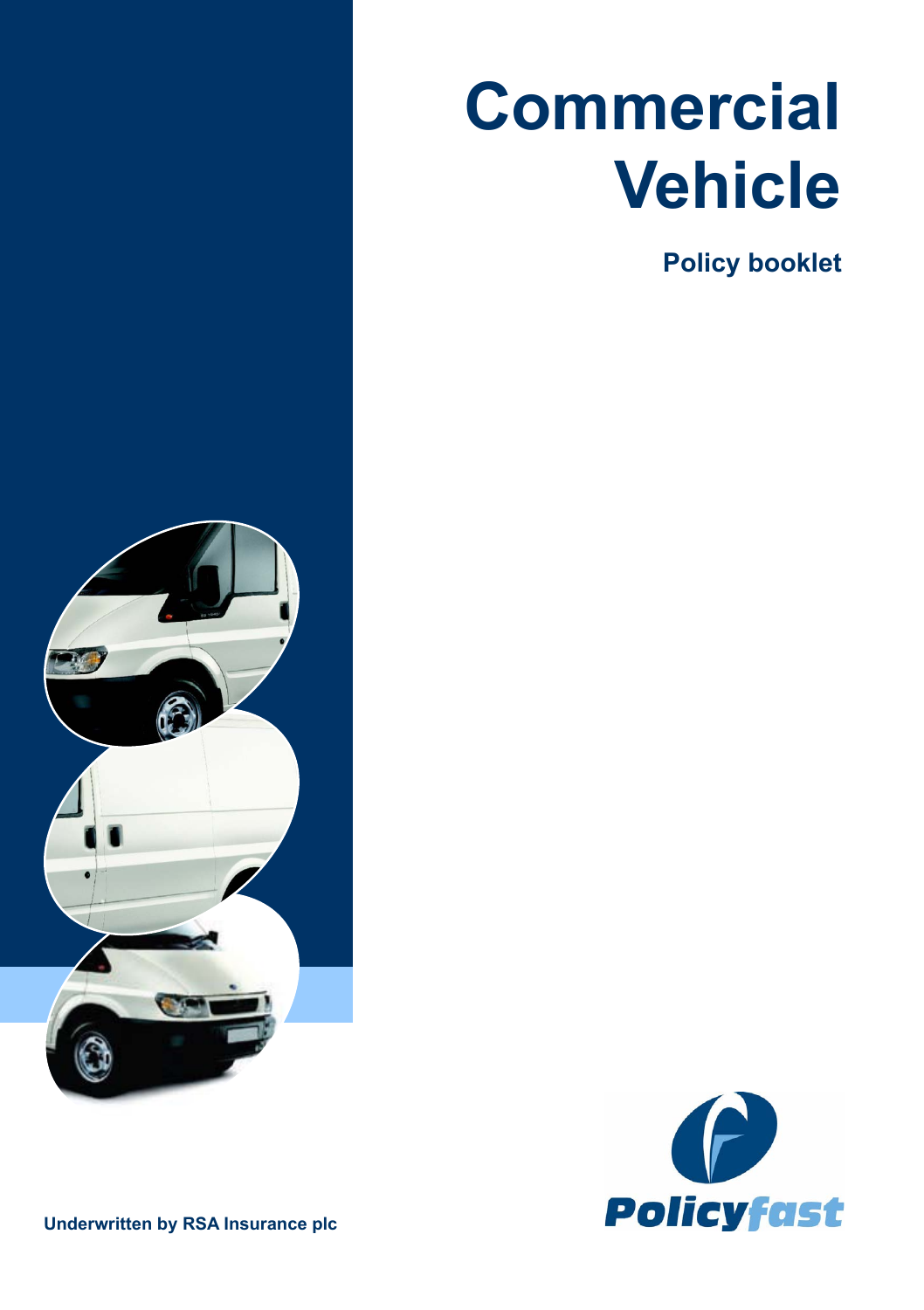

#### **Welcome to Policyfast**

Welcome to Your new Commercial Vehicle Policy exclusively arranged via Policyfast Limited with RSA.

Your insurance Policy comprises this booklet, Your Statement of Fact and Your Schedule. You should read these documents carefully and keep them in a safe place together with copies of any documentation You have provided to Us.

#### **24 hour Claims Service**

Our claims helpline is open 24 hours a day, 365 days a year to provide You with a dedicated service.

As lines are open at Your convenience, You can register Your claim as soon as it happens, enabling Us to start the process of getting Your business back on the road!

#### **Windscreen Replacement**

For those of You who have selected Comprehensive cover, You can take advantage of Our priority service. We will repair or replace Your windscreen anywhere in the country without affecting Your no claim discount.

For those of You with Third Party Fire & Theft cover You can benefit from this service at a discounted rate.

#### **Legal Assistance**

Immediate and confidential access by phone to a team of legal consultants who will give You advice and guidance on any motor-related matter.

#### **How to use the Helpline Services**

Telephone the relevant number shown, 24 hours a day, 365 days a year.

| 24 Hour Claims Service        | 0345 300 4006* |
|-------------------------------|----------------|
| <b>Windscreen Replacement</b> | 0800 783 4695* |
| Legal Assistance Helpline     | 01455 251500*  |

\*For Your protection, telephone calls may be recorded and monitored.

#### **Contents**

| <b>Section</b>                                 | Page No. |
|------------------------------------------------|----------|
| What you should do in the event of             |          |
| an accident or theft                           | 2        |
| What our Claims Helpline and Priority          |          |
| Repairers have to offer                        | 2        |
| How to use the RSA windscreen                  |          |
| replacement service                            | 3        |
| How to make your van more secure               | 3        |
| What to do if you are taking your              |          |
| van abroad                                     | 4        |
| Legal Assistance Plan                          | 5        |
| Definitions                                    | 6        |
| <b>Section 1</b> - Loss or Damage to the Motor |          |
| Vehicle                                        | 9        |
| <b>Section 2</b> - Liability to Third parties  | 11       |
| Section 3 - Driving Abroad                     | 13       |
| <b>Section 4 - Other Clauses</b>               | 13       |
| <b>Section 5</b> - Conditions which apply to   |          |
| your whole Policy                              | 15       |
| <b>Section 6</b> - Exclusions which apply to   |          |
| your whole Policy                              | 18       |
| Section 7 - No Claim Discount Protection       | 20       |
| <b>Section 8</b> - Legal Assistance Plan       | 20       |
| <b>Complaints Procedure</b>                    | 25       |
| How we use your information                    | 25       |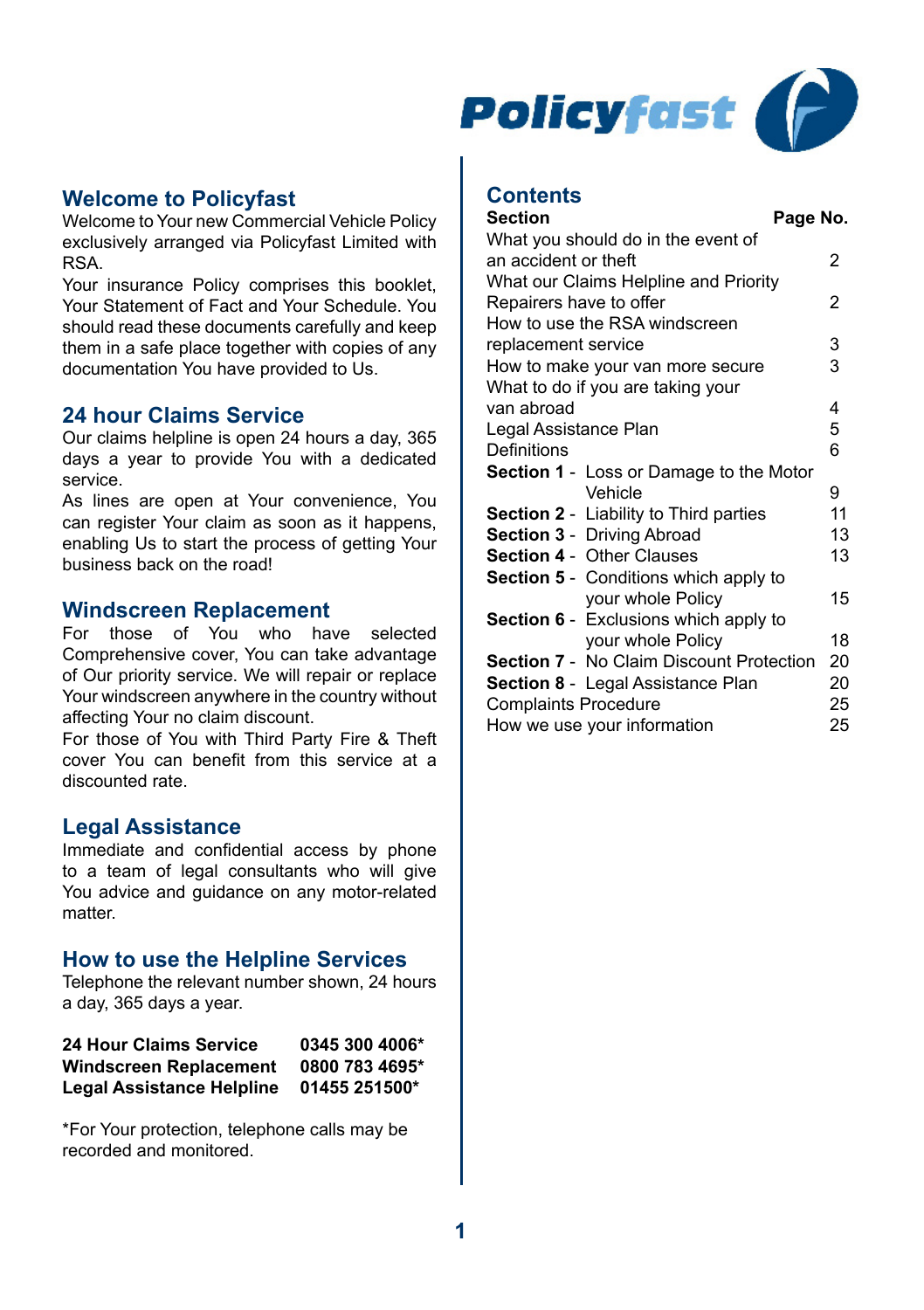

#### **What you should do in the event of an accident or theft**

Naturally, We hope You don't have an accident, but if You do, You may find the following advice useful:

- 1) People are more important than property and Your first priority should be to check whether anybody is injured and attend to them, seeking medical help if necessary.
- 2) Always stop if You are involved in an accident and exchange the following information:
	- Names and addresses (including those of any eye witnesses)
	- Insurance companies and addresses (including policy numbers if known)
	- Vehicle registration numbers.
- 3) Do not admit You are to blame or offer any payment.
- 4) Draw a diagram of the accident scene. This should include the position of the vehicles before, and after the accident, the road layout, any obstructions to Your or other road users' vision, the position of any witnesses and anything else which could be relevant to the cause of the accident e.g. speeds and distances involved, or the weather conditions.
- 5) IF ANYONE IS INJURED You must produce Your Motor Insurance Certificate to the police or to anyone who has reasonable grounds for requiring it. If You can't do this at the scene of the accident You must produce it and report the accident to the police within 24 hours.
- 6) In an Emergency, phone Our 24 hour Claims Service.
- 7) In other circumstances, phone Our 24 hour Claims Service Helpline or Your Broker/ Insurance Adviser as soon as possible after an accident.
- 8) If You receive any letters or documents about the accident, please send them unanswered to Us.
- 9) In the event of Theft of Your van, You must report the incident to the Police and obtain a crime reference number as soon as possible and contact RSA or your broker or usual Insurance Advisor.

#### **What our Claims Helpline and Priority Repairers have to offer In an emergency…**

If Your van is either stolen, or +immobilised/ unroadworthy due to an accident, fire, attempted theft or vandalism, within the UK, in order to provide practical help when You need it most We have arranged the following services:

- 24hr Accident Recovery Service (UK)
- 48hr Replacement Vehicle
- + By immobilised/unroadworthy We mean:

Incapable of movement or illegal to use on a Public Highway due to the vehicle's damaged condition.

(N.B. A driver must be 18-80 years old with a full licence if You have COMPREHENSIVE cover, or 21-80 years old with a full licence if You have THIRD PARTY FIRE & THEFT or THIRD PARTY cover).

All You have to do is call the 24 hour Claims Service Helpline on **0345 300 4006** to register Your claim.

Our service provider will be on hand to transport You and Your passengers to Your home or intended single destination within the UK, up to a maximum distance of 50 miles from the recovery location. If they are unable to arrange transport Our Service Provider will arrange overnight accommodation.

Our service provider usually arrives within an hour of initial contact. Providing Your vehicle is repairable, Our service provider will then take Your vehicle to Your nearest recommended repairer to be assessed. To help keep Your business on the road, they will also arrange for You to have a Replacement Vehicle for 48 hours. Our service provider will offer You a choice of vans up to 3.5T, subject to availability. This is not a courtesy vehicle, e.g. will not be available where a roadworthy vehicle is in for repair.

**If your vehicle is damaged but roadworthy…**

Our Claims Service Team will provide advice and assistance to help You get Your van back on the road as quickly as possible and repaired to Your complete satisfaction.

We take pride in the claims service we offer to our customers. Where your policy provides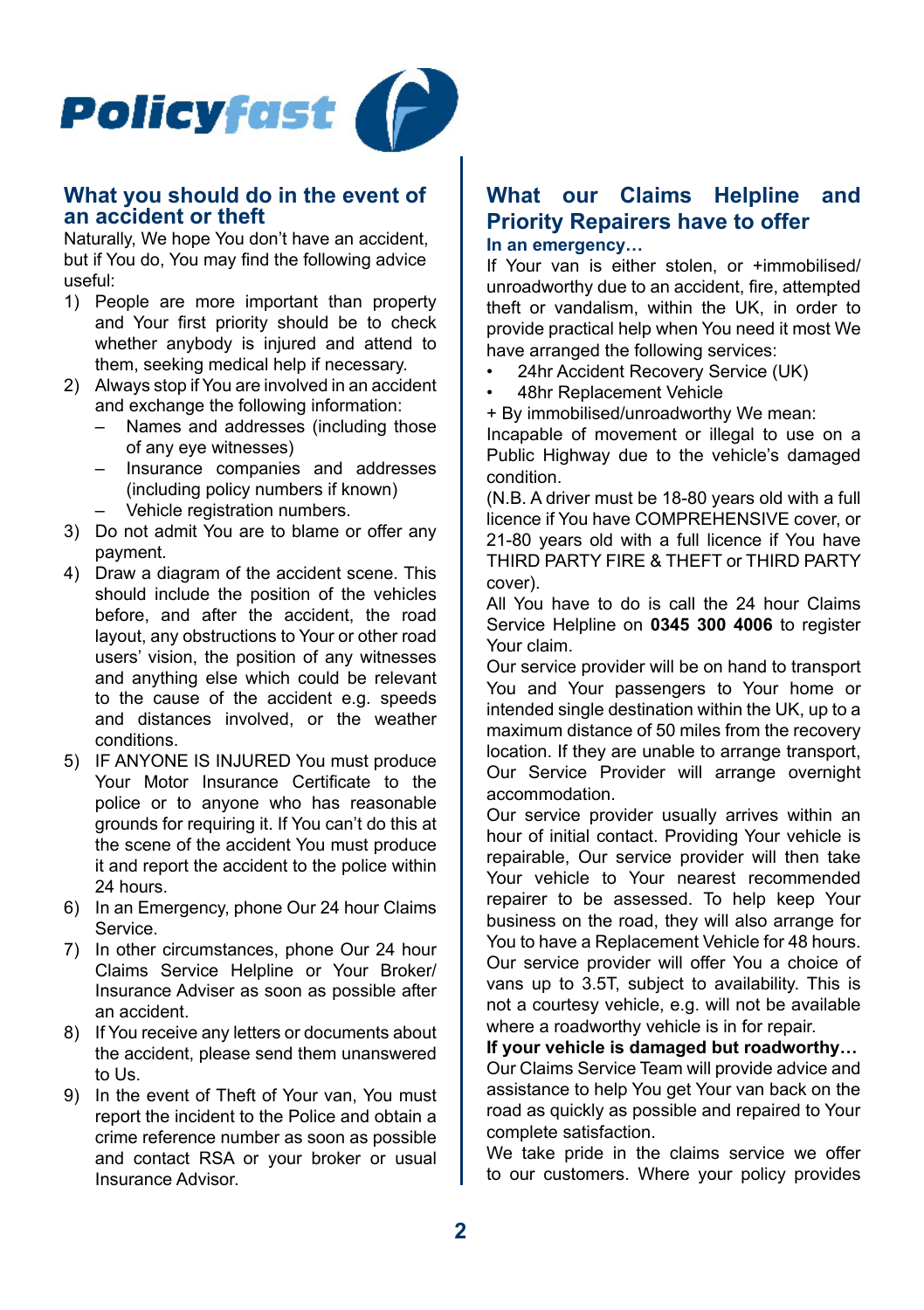

cover for damage to your vehicle we have a network of recommended repairers.

If you use one of our recommended repairers we will:

- . collect your damaged vehicle free of charge
- . commence the repair process as soon as your vehicle arrives on the premises
- . provide a lifetime guarantee on all repairs safeguarding any existing warranty you may have.
- if repairable, fix your vehicle, clean it inside and out, and deliver it back to you

If you chose not to use one of our recommended repairers, it will not affect your right to claim. However we may not be able to arrange any of the above benefits.

We will:

- . require a written estimate which we must approve prior to repairs commencing
- require the damage to be assessed by one of our own engineers
- . not guarantee any repair even though we may pay for those repairs directly

In the event of a claim, please call 0345 300 4006 to access Our recommended repairers.

# **How to use the RSA windscreen repair/ replacement service**

A shattered windscreen can be both inconvenient and expensive to replace. Therefore We have negotiated a priority service with a glass replacement provider for customers who have chosen COMPREHENSIVE cover. A glass replacement provider will repair or replace Your windscreen anywhere in the country, 24 hours a day, 365 days a year.

If your windscreen is fitted with an Advanced Driver Assistance System, our glass replacement provider will reset this, at no additional cost, as part of the windscreen replacement service and as a condition of your policy.

In the event of an emergency simply call them on the FREEPHONE number **0800 783 4695**.

Windscreen excesses are shown in Your Schedule. You will be responsible for the Excess and VAT (if you are registered), all other costs will be charged direct to Us.

#### **How do you make your van more secure**

With vehicle crime escalating, even in more rural areas, it has become increasingly important to protect Your vehicle.

We have therefore compiled a list of simple measures which You can take to reduce the risk of vehicle crime:

- Always lock Your van doors and shut the windows whenever You leave Your van even if it is on Your own driveway or in Your garage. Don't forget to lock Your garage as well. A few seconds is all it takes for a thief to steal Your van.
- Always take care where You park. If You have a garage at home – use it. When You are away from home try to use secure car parks. If this isn't possible, avoid leaving it in back streets or quiet areas because these are ideal working conditions for a thief. If You have to leave Your van outside at night always try and park it in a well lit and busy area.
- Don't leave items in view when You leave Your van unattended. Always keep them away out of sight e.g. in a glove compartment or under a seat. Even when You are in the van consider these precautions as it has been known for thieves to reach through passenger windows to steal items when the van is stationary. If You have a removable radio don't forget to take it with You when You leave Your vehicle. If the radio is permanently fixed consider getting it security coded.
- Don't forget to remove all keys from Your vehicle. Never leave Your key in the ignition when the van is unoccupied e.g. at a petrol station, even if it is only for a few seconds.
- Many vehicles are stolen after the keys have been stolen. Avoid leaving Your jacket or coat unattended with Your keys in the pocket, even for a few seconds. Avoid leaving Your keys in Your business premises or in the home where they could easily be seen by an intruder or where they could be stolen through Your letterbox.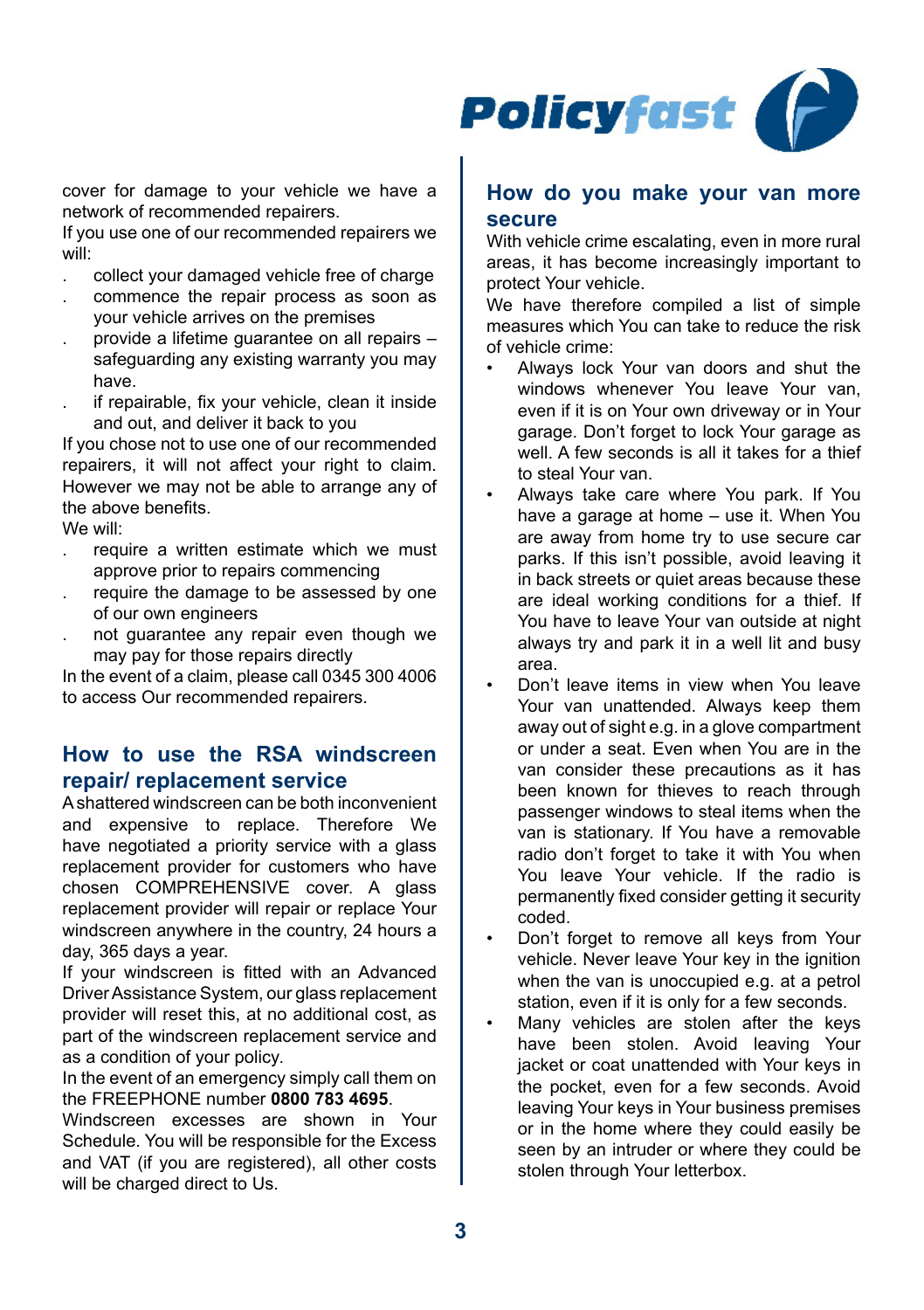

• Consider fitting even the most basic physical security measures e.g. a steering wheel or handbrake locking device will deter thieves. Better still consider fitting an engine immobilisation system, alarm system or both. While the above won't necessarily prevent theft, it will reduce the chance of it happening to You.

#### **What to do if you are taking your van abroad**

RSA provides free foreign cover which satisfies the legal minimum requirement for liabilities to Third Parties when visiting the following destinations:

All EU countries and in Liechtenstein, Norway, Iceland, Switzerland, Andorra and Serbia. This free foreign cover does not include loss or damage to the van. However for an additional charge You can upgrade cover to the same as You have in the UK.

While Green Cards are not required for the above countries they are still internationally recognised as evidence of vehicle insurance. We will provide You with a Green Card on request.

A charge will also be made if You take Your van to any other countries not specified above - please contact Your Broker or Insurance Adviser in these instances. If Your journey only involves travel to the Republic of Ireland, Your policy cover applies in full and a Green Card is not needed. You should take with You Your Certificate of Insurance, copy of Your Policy and current Schedule.

If You have an accident while abroad You can contact RSA from outside the UK on +44 (0) 330 102 4115 (24Hours).

# **What to do if…**

#### **You change Your van**

If You change Your van please notify Your Broker or usual Insurance Adviser and we'll advise of any change of premium and send an updated Policy Schedule. We'll need to know the make, model, engine type, value, gross vehicle weight, registration number, age and cubic capacity of Your new van, and also if You've registered the van in another name.

#### **You want to change drivers**

Your Policy and certificate detail who You have named to drive Your van. If You wish to change the names, please contact Your Broker or Insurance Adviser to enable Us to make the necessary alteration.

#### **You change Your business address**

Please contact Your Broker or Insurance Adviser with full details of Your new address including the business postcode as soon as You know them, together with any change in Your garaging arrangements. We will then be able to advise You of any change in premium and update Your Policy.

#### **Your health changes**

To be eligible for this Policy all drivers suffering from any disability/infirmity requiring notification to the DVLA must notify the DVLA and be granted a licence to drive.

#### **Other circumstances change**

As a condition of the Policy, You should notify Us of any changes which could influence Our assessment of risk. Examples of such a change would be if You or any other named driver have been convicted of a motoring offence, a change in the use of Your van, or any modification to the van itself that may affect its performance. This is not an exhaustive list and should You be in any doubt please contact Your Broker or usual Insurance Adviser.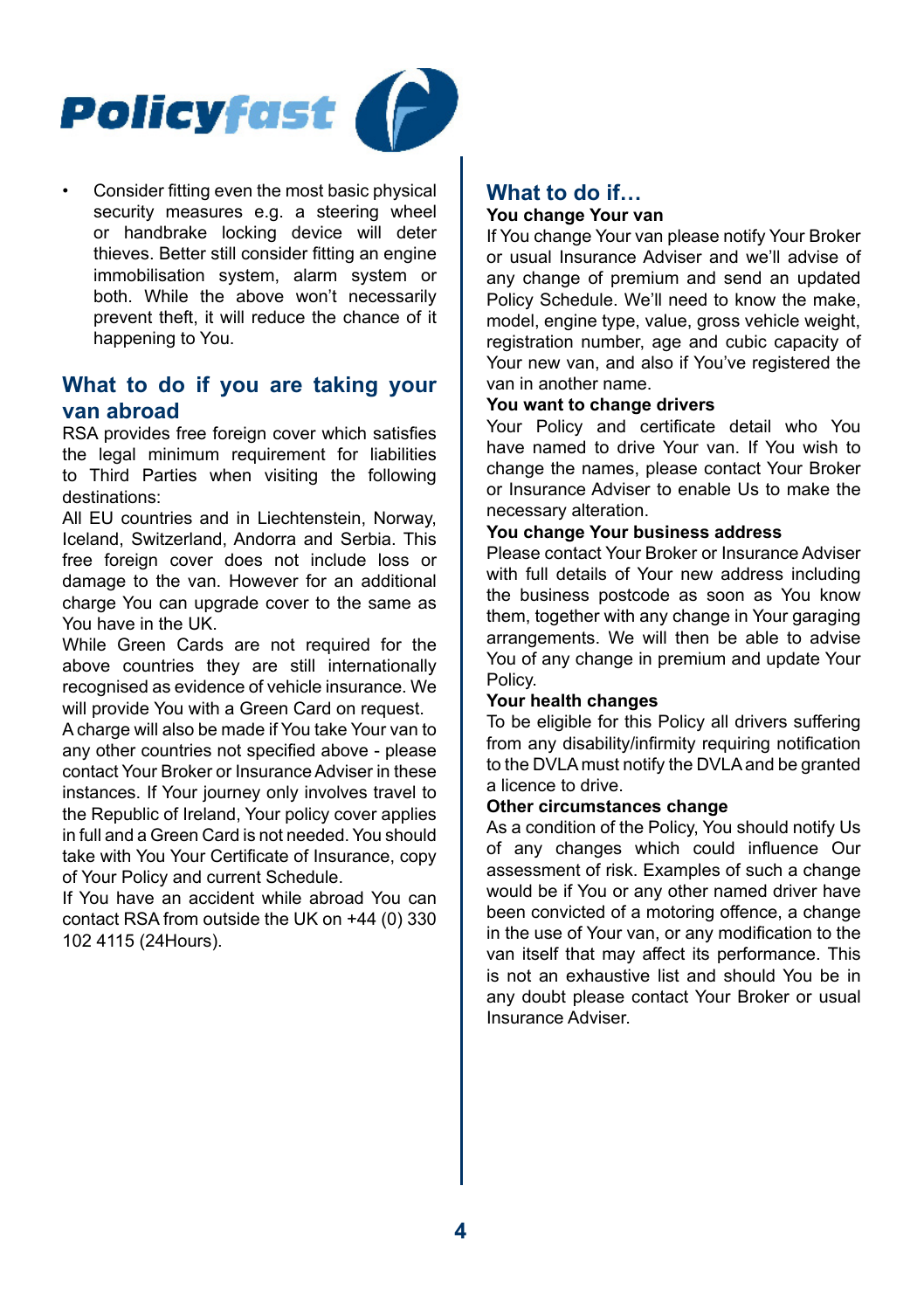

#### **Other useful points How does No Claim Discount work**

You earn No Claim Discount for each year of claim

free driving, increasing annually up to a maximum of 5 or more years, which, with Vans, gives a maximum discount from Your base premium. A single at-fault claim during a one year period of insurance (or not at-fault claim if You are unable to recover Your uninsured losses) reduces Your maximum No Claim Discount to 3 years and 2 atfault claims will reduce Your discount to 1 year. However, if You have chosen to take NO CLAIM DISCOUNT PROTECTION which is available for Comprehensive cover then Your hard earned discount (4 or more years) will not be affected unless You have more than 2 at-fault claims in 5 years. Windscreen breakage claims do not count.

**What to do if You want to lay up Your van**

If You want to take Your van off the road e.g. for repairs, then You should contact Your Broker or Insurance Adviser who will recommend what course of action to take. It may be advisable to lay up Your van on a temporary basis rather than cancel Your Policy.

#### **Legal Assistance Plan**

Even the most experienced driver can be involved in an accident. Unfortunately accidents can be both costly and particularly frustrating if they are not Your fault and even if You are blameless You could still be out of pocket for costs such as:

- Your Policy Excess
- Cost of van hire or alternative transport
- Loss of earnings
- Compensation for personal injury
- Temporary loss of use of Your van and other inconvenience.

As a further service to Our customers, We have arranged through Our third party service provider with whom We have an agreement, a service which will make all reasonable efforts on Your behalf to recover the above expenses following a motor accident which is not Your fault. The legal costs involved in pursuing such a claim are covered up to the amount shown in Your Schedule. With Legal Assistance Plan, You also have immediate and confidential access by phone to a team of legal consultants who will give You advice and guidance on any motor-related legal matter. Please call the Legal Assistance helpline on 01455 251500.

THIS POLICY (AND THE SCHEDULE WHICH FORMS AN INTEGRAL PART OF THE POLICY) IS A LEGAL CONTRACT. PLEASE EXAMINE IT THOROUGHLY TO ENSURE IT MEETS YOUR REQUIREMENTS. IF IT DOES NOT PLEASE ADVISE YOUR INSURANCE ADVISER WITHOUT UNDUE DELAY. THE INFORMATION WHICH THE INSURED HAS PROVIDED TO THE INSURER HAS BEEN TAKEN INTO ACCOUNT IN THE ASSESSMENT AND ACCEPTANCE OF THIS INSURANCE. ANY SUBSEQUENT CHANGES TO THIS INFORMATION NEED TO BE NOTIFIED TO THE INSURER AS SOON AS POSSIBLE. FAILURE TO DO SO MAY INVALIDATE THE POLICY OR RESULT IN CERTAIN COVERS NOT OPERATING FULLY.

RSA Insurance Insurance plc (herein called the Insurer) and the Policyholder agree that the Policy, the Schedule (including any Schedule issued in substitution) and the Statement of Fact shall be considered one document and any word or expression to which a specific meaning has been attached shall bear such meaning wherever it appears

The Insurer will provide the insurance described in this Policy subject to the terms and conditions for the Period of Insurance shown in the Schedule and any subsequent period for which the Policyholder shall pay and the Insurer shall agree to accept the premium.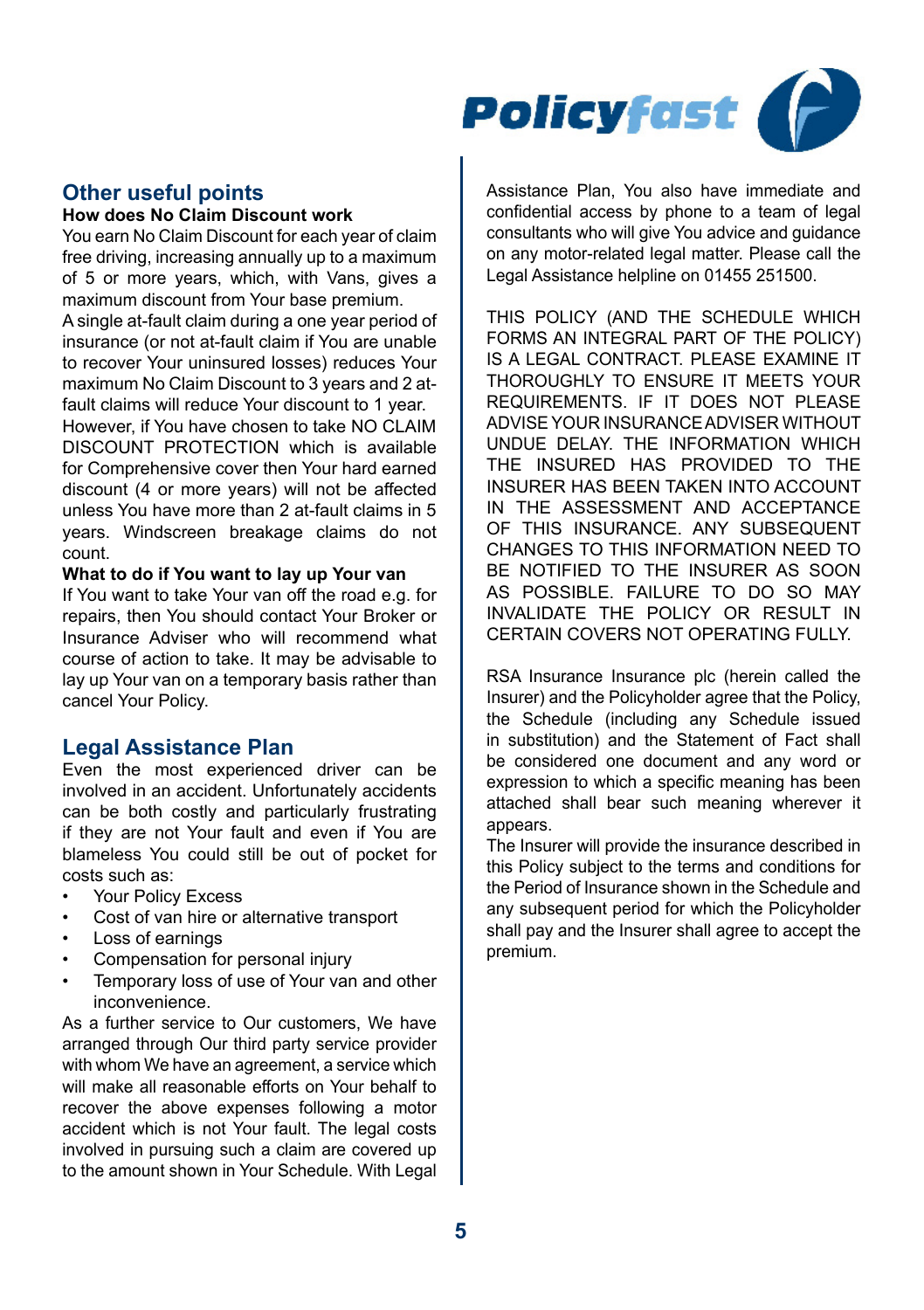

### **Van Policy**

This is Your Van. It is the evidence of the contract You have made with Us. We cover You during the Period of Insurance in the Territorial Limits in the terms set out in Your Van Policy, in return for payment of the premium.

Your Statement of Fact, this Policy book, Your Schedule and Your Certificate of Insurance are all part of Your Policy and should be read together to avoid misunderstanding. They show which Your Van Sections are in force and contain the details of Your cover.

Your Schedule shows which covers are in force. You should read it carefully along with the relevant sections of Your Policy book, Your Certificate of Insurance and Your Statement of Fact.

You should also pay particular attention to the Conditions and Exclusions of this Policy book. These apply to every Your Van Section.

Please make sure that Your Van Policy meets Your requirements. If it does not, please tell Us without undue delay.

Cover will continue after the renewal date shown in Your Schedule only if We accept Your renewal premium.

### **Definitions**

#### **Accessories**

Additional supplementary parts of the Motor Vehicle not related to its function as a vehicle including Audio, Visual, Navigation and Communication Equipment

#### **Advanced Driver Assistance System**

A function included in or on the Motor Vehicle to assist and compliment the drivers control of the Motor Vehicle

#### **Audio, Visual, Navigation and Communication Equipment**

Permanently fitted in or designed solely for use in the Motor Vehicle:

- A) radio, cassette, compact disc or other audio equipment
- B) telephone or other communication equipment
- C) television or other visual entertainment equipment
- D) visual navigation equipment

#### **Breakdown**

The mechanical breakdown, breakage or failure of any part that is essential for Your Motor Vehicle to move.

#### **British Isles**

- A) Great Britain
- B) Northern Ireland
- C) the Isle of Man
- D) the Channel Islands
- $\overline{F}$ ) transit by water, rail or air within or between any of these territories, provided this transit is by a commercial carrier

#### **Certificate of Insurance**

The document which provides evidence that an insurance contract is in force which satisfies the requirements of the Road Traffic Acts

Your Certificate of Insurance:

- A) has the same number as Your Policy
- B) shows who may drive the Motor Vehicle
- C) shows the uses to which the Motor Vehicle can be put
- D) shows the uses to which the Motor Vehicle cannot be put

#### **Court of Summary Jurisdiction**

A Magistrates Court or a court of equivalent jurisdiction in the Territorial Limits

#### **Current List Price**

The cost (including taxes and delivery) of replacing the Motor Vehicle with a new vehicle of the same make and model as advertised by the manufacturer **Defined Organisation**

- A) A motor garage or other similar motor trade business not belonging to You which has custody of the Motor Vehicle for any of the following purposes:
	- (i) maintenance
	- (ii) repair
	- (iii) testing
	- (iv) servicing
- B) a hotel or restaurant or similar establishment not belonging to You which has custody of the Motor Vehicle solely for the purpose of parking

#### **DVLA**

Driver and Vehicle Licensing Agency

#### **Emergency Assistance**

Emergency assistance provided by Our appointed recovery agent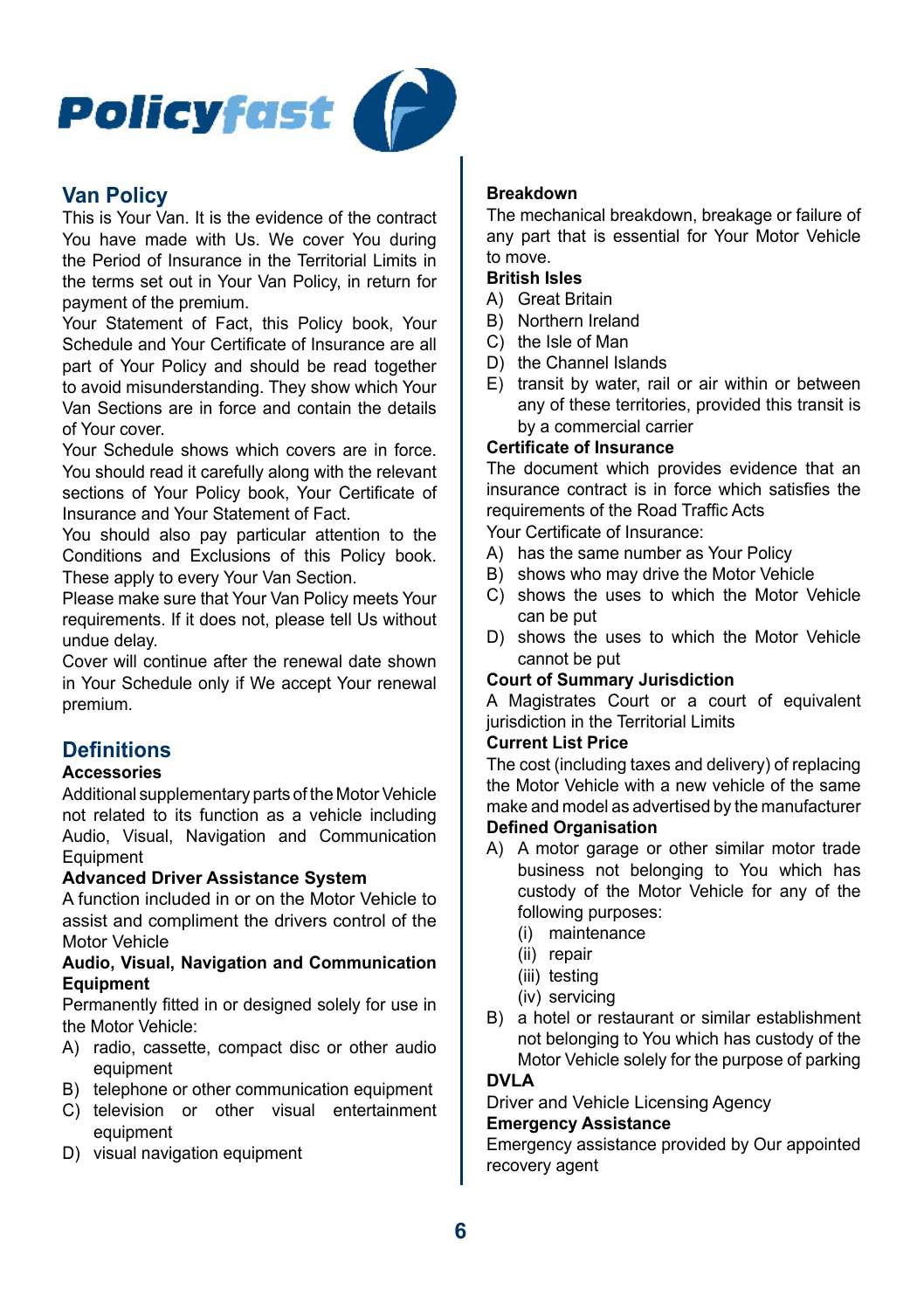

#### **Emergency Treatment Fees**

Payment for charges prescribed by the Road Traffic Acts for emergency medical assistance following a road traffic accident involving a van which We cover

#### **Endorsement**

An amendment to Your Policy

#### **Excess**

The amounts shown in Your Schedule which You pay for any one incident resulting in a claim **Immobilised**

Your Motor Vehicle cannot be driven, or is regarded as unsafe or unfit to be used on a public highway, as a result of the Breakdown

#### **Legal Personal Representative**

The solicitor or other appropriately qualified person or firm appointed to act for a Permitted User

#### **Legal Proceedings**

- A) Civil
- B) tribunal and
- C) arbitration

proceedings and any resulting appeals issued within the Territorial Limits arising out of a Motor Accident.

#### **Licence Holder**

A person who:

- A) holds a licence to drive the Motor Vehicle or
- B) has previously held a licence to drive the Motor Vehicle and is not presently disqualified from obtaining another licence

#### **Market Value**

The cost of replacing the Motor Vehicle with a Motor Vehicle of the same:

- A) make, model and
- B) pre-loss or damage condition, specification, mileage and age

The cost of replacing the Audio, Visual, Navigation and Communication Equipment with Audio, Visual, Navigation and Communication Equipment of the same:

- A) make, model and
- B) pre-loss or damage condition, specification and age

#### **Motor Accident**

An accident which happens when You are using the Motor Vehicle or an attached Trailer during the Period of Insurance and within the Territorial Limits.

#### **Motor Vehicle**

The vehicles shown:

- A) against Description of Vehicles in Your Certificate of Insurance and
- B) in Your Schedule

and in respect of which details have been notified to and accepted by Us, and including its spare parts, Accessories, windscreen and windows.

Where We use the word 'van' on its own We refer to any van including the Motor Vehicle

#### **No Claim Discount**

A discount from Your premium in return for not making or not having made a claim

#### **No Claim Discount Protection**

Cover against loss of Your No Claim Discount **Period of Insurance**

- A) the duration of Your Policy, as shown on our Certificate of Insurance and
- B) any following period, but only if We accept Your renewal premium

#### **Permitted Driver**

Any person who:

- A) is shown on Your Certificate of Insurance as being entitled to drive the Motor Vehicle and
- B) has Your permission to drive the Motor Vehicle
- **Permitted User**

#### A) You

- B) a Permitted Driver
- C) any passenger whom You or a Permitted Driver have authorised to be in the Motor Vehicle
- D) any person who is using but not driving the Motor Vehicle with Your permission

#### **Policy**

The documents consisting of:

- A) Statement of Fact
- B) this policy book
- C) Your Schedule
- D) Your Certificate of Insurance and
- E) any Endorsements

#### **Replacement Vehicle**

Any Motor Vehicle supplied to You by Our Replacement Vehicle Supplier following loss or damage to the Motor Vehicle

#### **Replacement Vehicle Supplier**

Any third party service provider with whom We have an agreement to supply a Replacement Vehicle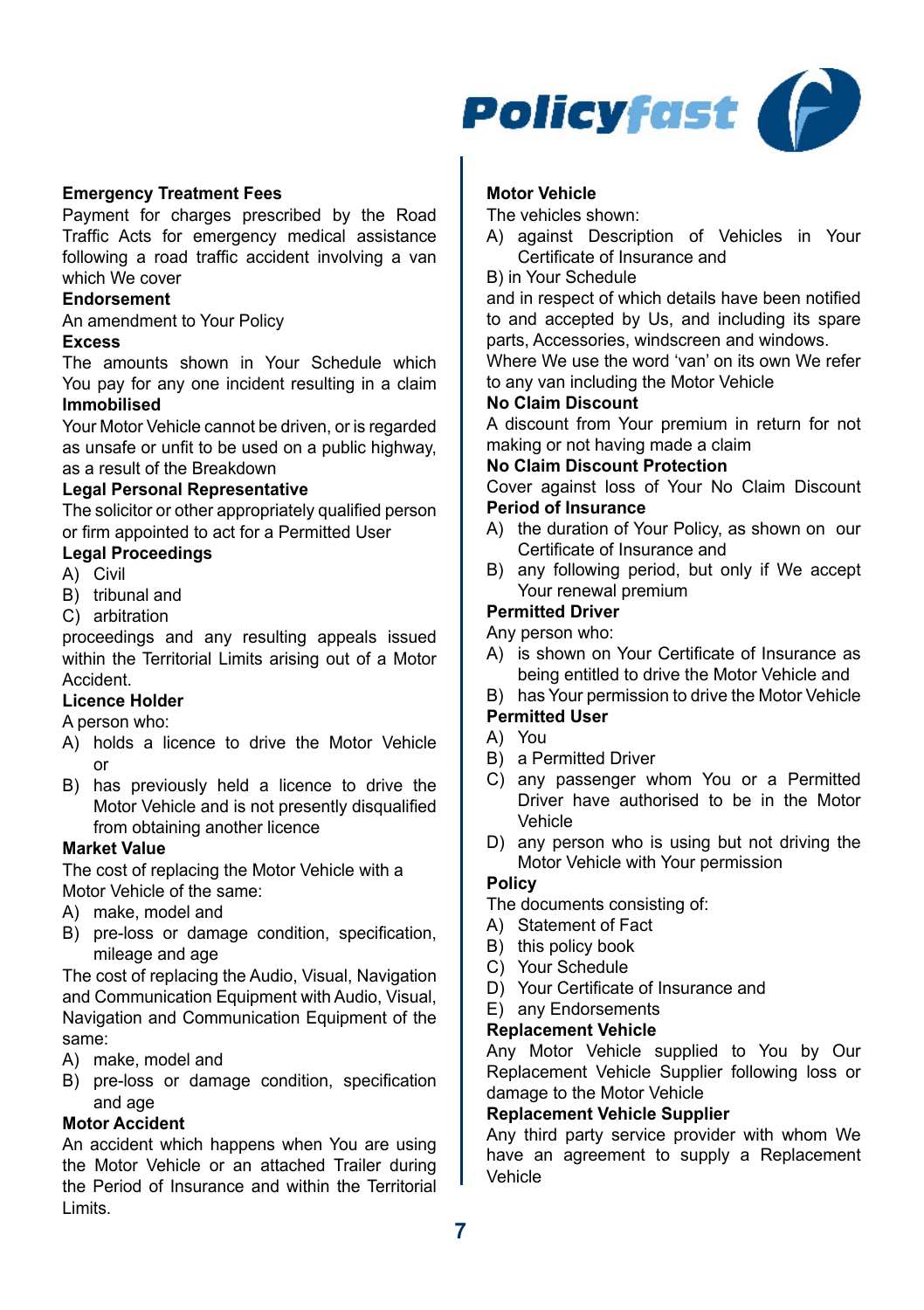

#### **Road Traffic Act**

Legislation which includes details of the minimum cover for which motor insurance is required in the British Isles

#### **Schedule**

The document which describes:

- A) You
- B) Permitted Drivers
- C) any details of Your Policy that are specific to You

#### **Statement of Fact**

The document which provides details of:

- A) You
- B) other Permitted Drivers
- C) information relevant to the cover which You have requested
- D) assumptions We have made about information. If these are incorrect You must inform Us

#### **Territorial Limits**

- A) The British Isles
- B) The Republic of Ireland
- C) transit by water, rail or air within or between any of these territories provided this transit is by a commercial carrier

#### **Terrorism**

Acts of persons acting on behalf of or in connection with any organisation which carries out activities directed towards the overthrowing or influencing by force or violence of Her Majesty's Government in the United Kingdom or any other government de jure or de facto

#### **Theft**

- A) Theft
- B) attempted theft
- C) the taking away of the Motor Vehicle without Your consent or the Owner's consent

#### **Tools**

Hand tools belonging to You or Your employees or for which You are legally responsible and used in connection with Your business

#### **Trailer**

A trailer which is properly constructed to be towed by a Motor Vehicle, which is of a size appropriate for the capacity of the Motor Vehicle. Any plant permanently attached to a trailer shall be regarded as part of that trailer

#### **Vehicle Keys**

Any device used for starting Your Motor Vehicle or using its locks or immobiliser

#### **We, Us, Our, Insurer** RSA Insurance plc

#### **You, Your, Policyholder, Insured**

Whoever is named as the Policyholder in:

- A) Your Schedule and
- B) Your Certificate of Insurance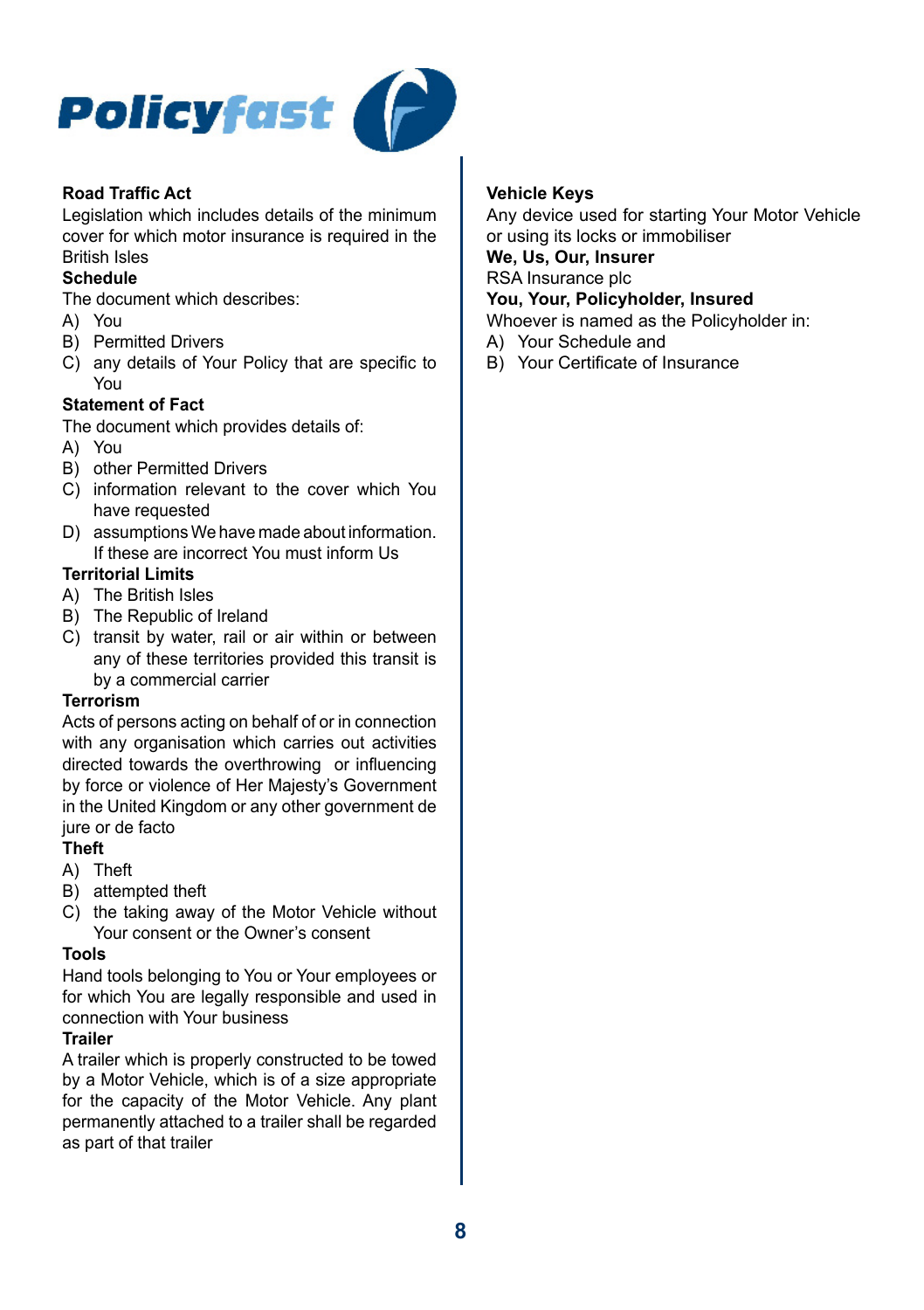

# **Section 1 – Loss or Damage to the Motor Vehicle**

#### **A Comprehensive Cover**

This cover only applies if Your Schedule shows that comprehensive cover is in force

#### **What We Cover**

We cover loss of or damage to:

- A) the Motor Vehicle
- B) the windscreen including windows of the Motor Vehicle

#### **Maximum Amounts For Which We Provide Cover**

In respect of the Motor Vehicle We provide cover up to the following maximum amounts:

A) the Market Value

B) the amount specified in your schedule

whichever is the lower of A) or B) shown above In respect of Audio, Visual, Navigation and Communication equipment We provide cover up to:

- A) the Market Value for equipment fitted by the manufacturer as part of the vehicle's original specification at first registration or
- B) the amount shown in Your Schedule for equipment not fitted by the manufacturer as part of the vehicle's original specification at first registration

#### **Claim Settlement**

Provided the loss or damage is covered under Your Policy, We will settle Your claim as explained below, subject to any Policy limits and any applicable Excess:

#### **The Motor Vehicle**

Following loss of or damage to the Motor Vehicle We will:

- (i) authorise repair or pay for repair to the damage where repair can be economically made Where We have offered repair but You prefer a cash settlement, We will pay You an amount equal to the amount which We would have paid had the repair been made
- (ii) where the Motor Vehicle is lost and not recovered or where repair cannot be economically made, We will pay the cost of replacing the Motor Vehicle with a van of the same Market Value

#### **Electric Vehicles**

Following loss or damage to the Motor Vehicle We may be required to make Our payment to the owner of the battery, or batteries, if the battery is leased or hired

#### **B Cover for fire and Theft**

This cover applies if Your Schedule shows that third party fire & Theft cover is in force

#### **What We Cover**

We cover loss or damage caused by fire lightning, explosion and Theft to:

- A) the Motor Vehicle
- B) the windscreen including windows of the Motor Vehicle

#### **Maximum Amounts For Which We Provide Cover**

In respect of the Motor Vehicle We provide cover up to the following maximum amounts:

A) the Market Value

B) to the amount specified in your schedule

whichever is the lower of A) or B) shown above

# **Claim Settlement**<br>See 'claim se

settlement' under Part A Comprehensive Cover of this Section

#### **C Extension of Cover**

While the Motor Vehicle is in the custody of a Defined Organisation the following Exclusions and Endorsements do not apply:

- A) Exclusions 1 and 2 of this Section
- B) Section 6 'Exclusions Which Apply to Your Whole Policy' Part B Use and Driving Which We Do Not Cover, paragraphs A) and C)

#### **D Recovery and Redelivery of the Motor Vehicle**

Provided the loss or damage is covered under Your Policy, We will pay the reasonable cost of:

- A) protection of the Motor Vehicle and removal of the Motor Vehicle, if it cannot be driven, to the nearest repairer
- B) delivery of the Motor Vehicle after its repair or recovery to Your address in the British Isles

#### **E Hiring and Other Agreements**

If We know that the Motor Vehicle is the subject of a:

- A) hire purchase agreement or
- B) vehicle leasing agreement or
- C) other agreement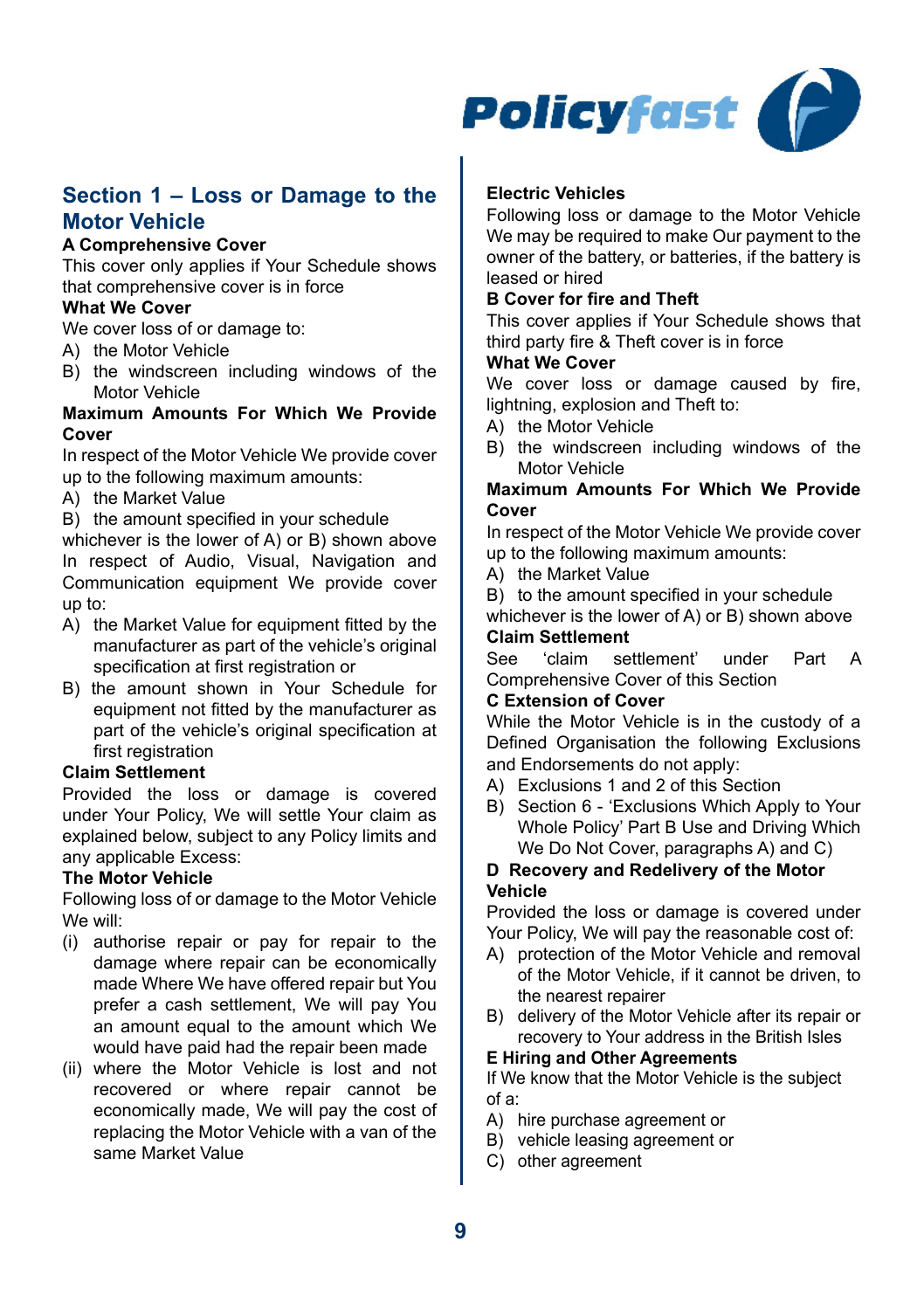

We will pay:

- (i) the person or
- (ii) the organisation

requiring payment under the terms of the agreement and their receipt of the payment will be a discharge of any claim under this Section

#### **F New Van Cover**

If Your Schedule shows the level of cover as comprehensive and the Motor Vehicle is less than one year old from the date of the initial registration at the time when it is

- A) totally destroyed or
- B) lost and not recovered or
- C) damaged and the cost of repair would exceed 60% of its Current List Price immediately before the accident<br>i) We will co
	- contribute towards the replacement of the Motor Vehicle with a new van of the same make and model provided the Motor Vehicle was purchased new by You and belongs to You or is supplied to You under a hire purchase agreement and a new van of the same make and model is available for sale in the British Isles; or
	- (ii) We will contribute towards the cost to settle the outstanding hire or lease amount if the Motor Vehicle is subject to a leasing or contract hire agreement whichever is greater

The total additional amount payable above the Motor Vehicle's Market Value immediately prior to the loss or damage or to settle the outstanding hire or lease amount will not exceed the amount shown in Your Schedule

#### **G Replacement Locks**

If the Vehicle Keys of Your Motor Vehicle are lost or stolen We will pay the cost of:

- A) replacing the door locks including boot lock
- B) replacing the ignition/steering lock
- C) replacing the lock transmitter and central locking interface
- D) re-coding or if necessary replacing the alarm system

The maximum amount We will pay as a result of the loss or Theft of Vehicle Keys will not exceed the limit shown in Your Schedule

#### **Exclusions to Section 1**

#### **Exclusion 1 Young or Inexperienced Driver Excess**

In respect of each and every occurrence:

You must pay the Excess shown in Your Schedule in respect of any claim for loss or damage if the Motor Vehicle is being driven by or is in the charge of a person who is:

- A) under 21 years of age
- B) under 25 years but not under 21 years of age
- C) 25 years of age or more but holds a provisional licence or has held a full licence to drive a Motor Vehicle for less than 12 months

These excesses will apply in addition to any Excess shown in the Schedule

This Exclusion does not apply to loss or damage:

- (i) caused by fire, lightning, explosion or Theft
- (ii) to the windscreen including windows where this is the only damage to the Motor Vehicle other than scratching of bodywork resulting from the breakage

#### **Exclusion 2 Accidental Damage Excess**

You must pay the Excess shown in Your Schedule in respect of any loss of or damage to the Motor Vehicle under this section other than:

- A) loss or damage to the windscreen including windows where this is the only damage to the Motor Vehicle other than scratching of bodywork resulting from the breakage
- B) loss or damage caused by fire, lightning, explosion or Theft

#### **Exclusion 3 Windscreen and Windows Excess**

You must pay the Excess shown in Your Schedule in respect of:

- A) any claim for the windscreen including windows of the Motor Vehicle
- B) any claim for any repairs to the bodywork resulting from the breakage

If the registration number of a Motor Vehicle is shown against this Excess, this Endorsement only applies to that Motor Vehicle

#### **Exclusion 4 Theft Excess**

You must pay the Excess shown in Your Schedule in respect of any claim for loss or damage caused by Theft under this Section other than: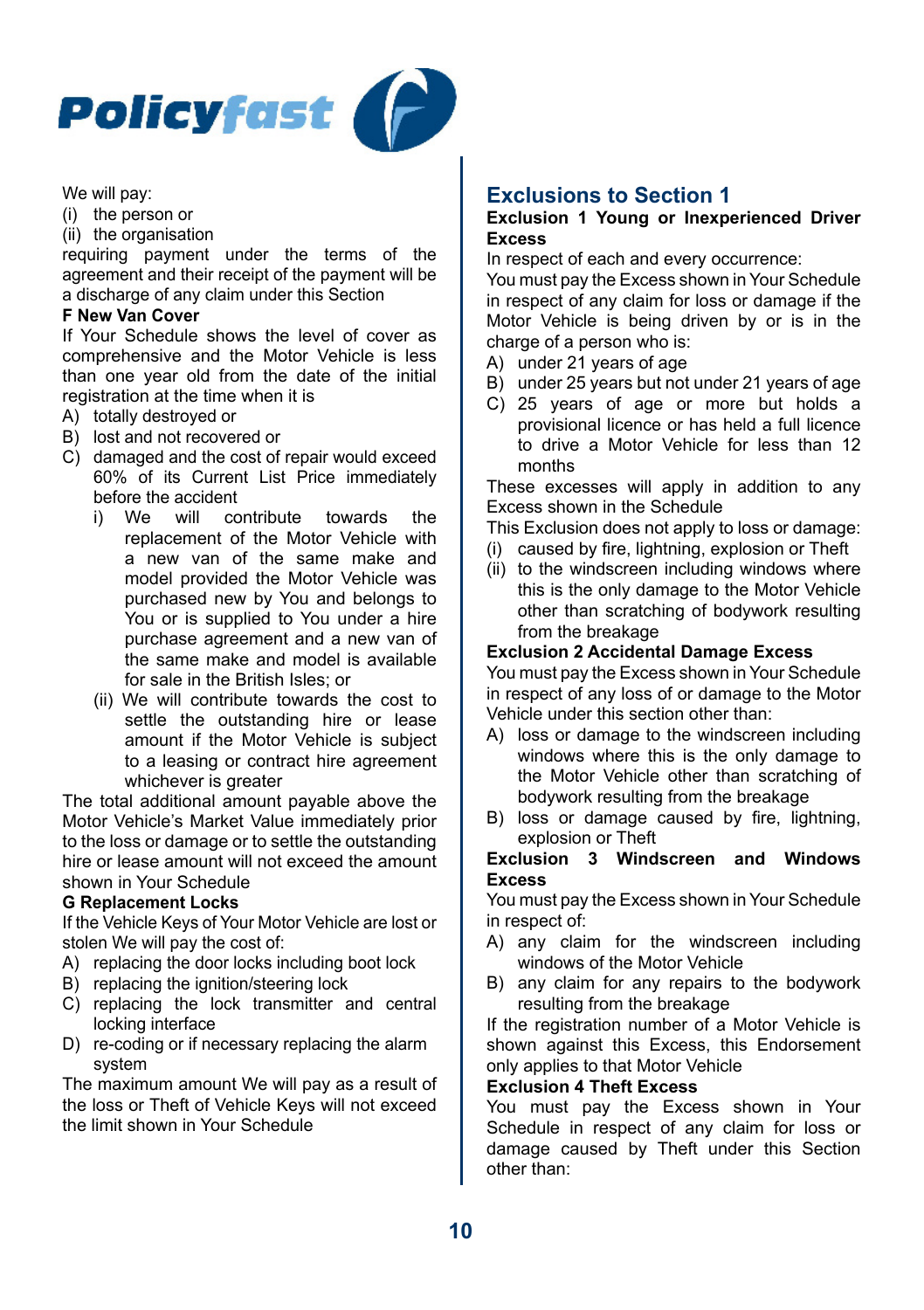

- A) loss or damage to the windscreen including windows where this is the only damage to the Motor Vehicle other than scratching of bodywork resulting from the breakage
- B) loss or damage occurring within a private locked garage
- C) loss or damage occurring as a result of the Motor Vehicle being taken from a private locked garage

If the registration number of a Motor Vehicle is shown against this Excess, this Endorsement only applies to that Motor Vehicle

#### **Exclusion 5 General Exclusions**

- A) We do not cover:
	- (i) loss of value following repair or depreciation
	- (ii) loss of use
	- (iii) wear and tear
	- (iv) loss or damage caused by mechanical electrical electronic or computer failure breakdowns or breakages
	- (v) damage to tyres caused by braking or by punctures, cuts or bursts
	- (vi) loss or damage due to the theft or attempted theft of the Motor Vehicle if: it is unlocked, or

The windows or sunroof are open, or The removable roof panel, convertible roof or hood is not fitted and secured in the upright position at the time of loss. or

It has been left unattended and unlocked with the Vehicle Keys in or on the vehicle

- (vii) loss of theft or portable satellite navigation Motor Vehicle is left unattended or unoccupied unless they are stored out of sight in a locked boot or locked glove compartment<br>mobile telephones
- (viii) mobile telephones or other communication permanently fitted in nor designed solely for use in the Motor Vehicle.
- (ix) loss or damage arising in connection with the operation as a tool of such vehicle or of plant attached to or forming part of it unless otherwise shown in Your Schedule.

**Section 2 – Liability to Third Parties**

**Sub-Section 1A Cover if You are Driving** We cover You in respect of legal liabilities which You incur in respect of:

- A) death of or bodily injury to any persons (including passengers)
- B) loss of or damage to material property up to the limit of liability shown in Your Schedule any one claim or number of claims arising out of one cause
- C) stoppage of or interference with pedestrian vehicular rail air or waterborne traffic or escape or discharge of any substance or gas up to a limit of £1,000,000 any one claim or number of claims arising out of one cause

in connection with the use of the Motor Vehicle (including loading and unloading) or an attached Trailer

D) a Replacement Vehicle which is being used or driven in the British Isles or Republic of Ireland but only where there is no other insurance in place to cover the same liability

#### **Sub-Section 1B Cover for Legal Fees, Costs and Expenses**

We cover You in respect of claims under Sub-Section 1A Cover if You are driving for:

- A) solicitors' fees for representation at any:
	- (i) Coroner's Inquest or
	- (ii) Fatal Inquiry or
	- (iii) Court of Summary Jurisdiction
- B) the costs of defence against a charge of:
	- (i) manslaughter or
	- (ii) causing death by dangerous driving
- C) other legal fees, costs and expenses incurred with Our written consent

#### **Sub-Section 2 Cover for Other People**

We cover the following people for legal liabilities to others in the same way that We cover You under Sub-Section 1A Cover if You are Driving and Sub-Section 1B Cover for Legal Fees, Costs and Expenses:

- A) any Permitted Driver
- B) any passenger in the Motor Vehicle
- C) (i) any Principal with whom You have an agreement
	- (ii) any hirer of the Motor Vehicle other than under a hire purchase agreement provided that We shall not be liable in respect of liability arising from the act

B) We do not cover loss by deception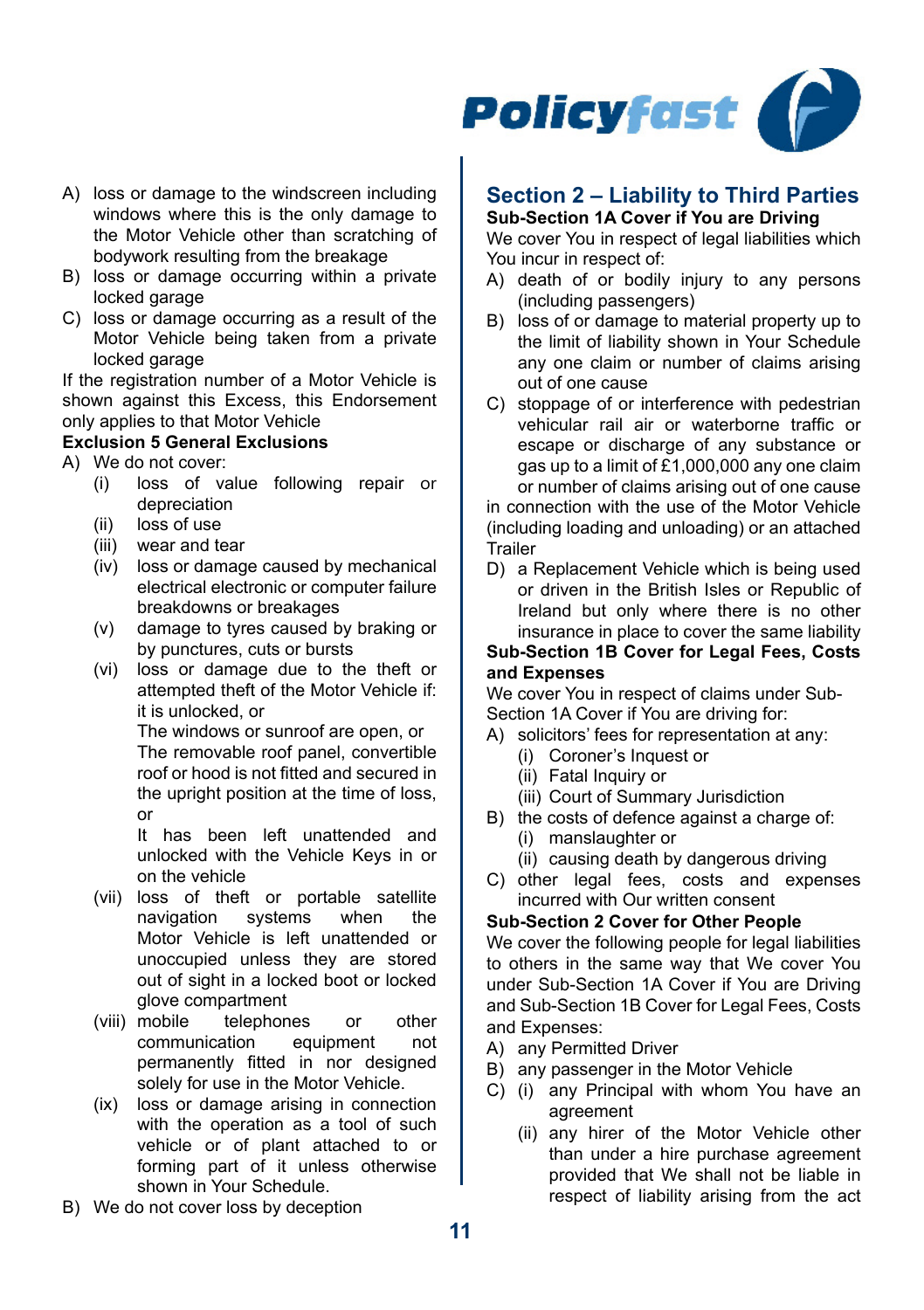

default or neglect of the principal/hirer his servant or agent

D) the Legal Personal Representatives of any person entitled to indemnity under this Section in respect of liability incurred by that person

**Sub-Section 3 Cover for Employees' Vehicles** We will cover You and no other person in the terms of Sub-Section 1A Cover if You are driving while any Motor Vehicle not the property of or provided by You is being used in connection with Your business by any person in Your employ We will not cover any liability:

A) if there is any other insurance covering the same liability

B) for loss of or damage to the Motor Vehicle **Sub-Section 4 Cover in the European Union** We provide cover to satisfy the legal minimum insurance requirements of the following countries, including legal fees, costs and expenses incurred with Our written consent, while the Motor Vehicle or an attached Trailer is in any of these countries:

- A) any country which is a member of the European Union
- B) any country:
	- (i) which agrees to meet European<br>Commission Directives on motor Commission insurance and
	- (ii) of which the European Commission is satisfied that arrangements have been made to meet the requirements of these **Directives**

#### **Sub-Section 5 Our Right to Recover Payment**

If We make any payment under any part of Section 2:

- A) solely because of the requirements of any law and
- B) which We would not have paid under the terms of Your Policy if that law had not required Us to make that payment

You will be obliged to repay to Us any such payment

#### **Extensions to Section 2**

#### **Towing**

This Policy shall operate while the Motor Vehicle is being used for the purpose of towing:

- A) one disabled mechanically-propelled vehicle
- B) any Trailer Provided always that the vehicle or Trailer being towed is not towed for reward We do not cover:
- A) loss or damage to the towed vehicle or Trailer or property being conveyed by such vehicle or Trailer
- B) the Motor Vehicle to which any Trailer is attached if it is drawing a greater number of trailers than is permitted by law

#### **Exclusions to Section 2**

We do not cover:

- A) the legal liability of any person who is driving unless that person is a Licence Holder
- B) the legal liability of any person other than the driver or attendant of the Motor Vehicle arising from loading or unloading beyond the limits of any carriageway or thoroughfare
- C) the legal liability of any person:
	- (i) who is not driving but
	- (ii) who is claiming cover if that person knows that the driver is not a Licence Holder
- D) the legal liability of any person other than You if that person is entitled to cover under any other insurance policy
- E) loss of or damage:
	- (i) to the Motor Vehicle including any van which is being driven under the terms of Sub-Section 1A Cover if You are Driving, paragraph B)
	- (ii) to any property which is owned by or in the custody of the person who is making a claim under this Section
- F) death of or bodily injury to any person arising out of that person's employment except as required by any relevant road traffic **legislation**
- G) any legal liability, except as required by any road traffic legislation, which arises from the use of any van which We cover under this Section while it is on any part of any commercial or military airport or airfield used for:
	- (i) the take-off, landing or movement of aircraft on the ground
	- (ii) aircraft parking, including any associated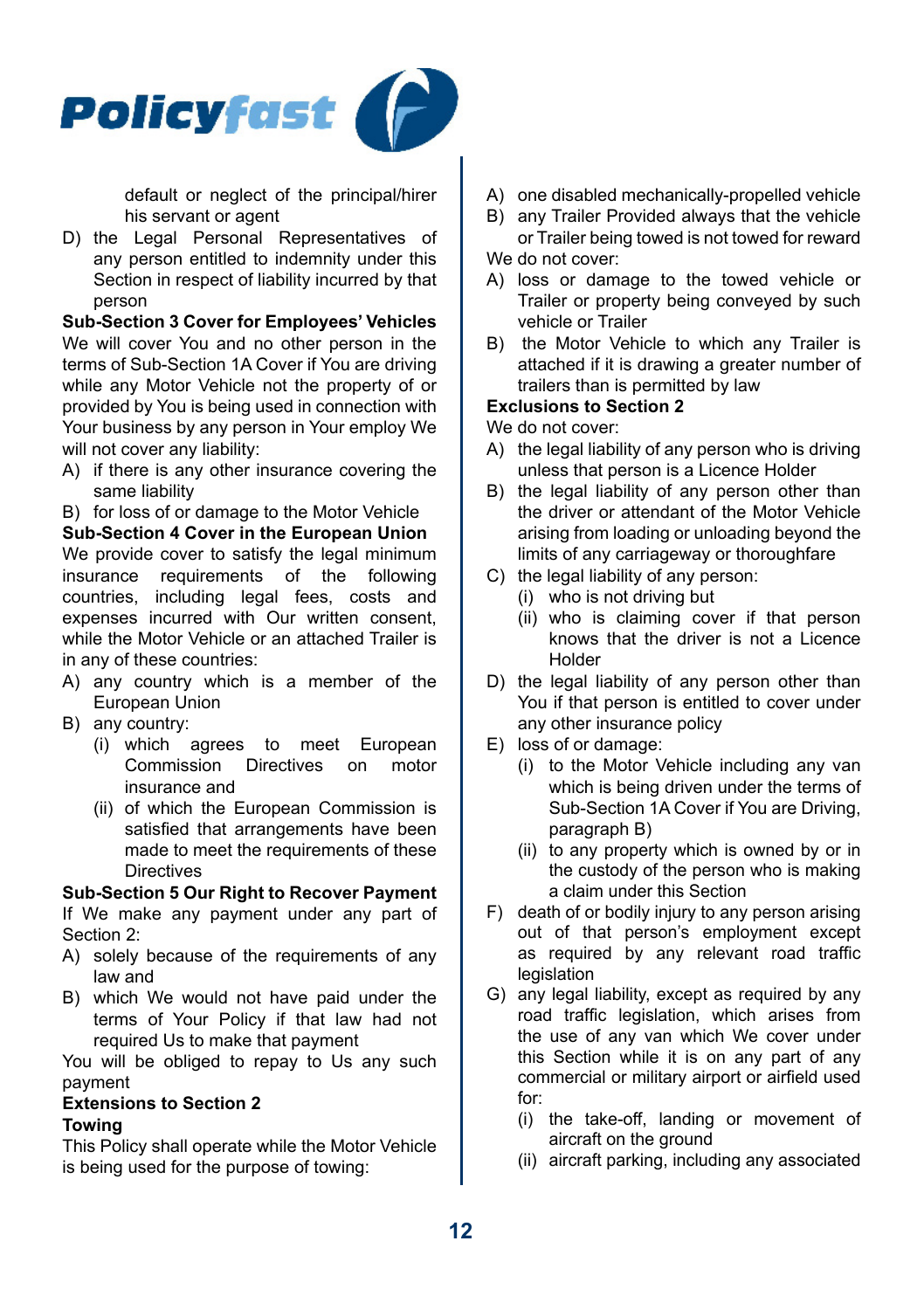

service roads, refuelling areas, ground<br>equipment parking areas, aprons. equipment parking areas, aprons, maintenance areas and hangars

- H) liabilities arising out of trailers detached from the Motor Vehicle.
- I) liabilities arising out of an attached Trailer if the Motor Vehicle is drawing a greater number of trailers than is permitted by law
- J) for liabilities arising out of the use of a Trailer as a tool - except as required by any relevant road traffic legislation
- K) any consequence of Terrorism except as required by any relevant road traffic legislation

#### **Section 3 – Driving Abroad**

#### **A Cover Under This Section**

We provide cover to satisfy the legal minimum insurance requirements of the countries specified in Section 2 - Liability to Third Parties Sub- Section 4 Cover in the European Union only

### **B Extension of Cover**

Where You have:

- (i) requested the cover in advance on leaving the UK
- (ii) provided Us with details of the Motor Vehicle to be covered

(iii) provided Us with details of the countries to be visited

- (iv) provided Us with details of the length of Your stay
- (v) provided Us with details of who will drive
- (vi) paid an additional premium

and We agree, We will cover loss or damage to the Motor Vehicle

#### **C Other Charges**

If Your cover has been extended under B Extension of Cover above We will pay the enforced payment of customs duty that You must pay as a direct result of loss or damage covered by Your Policy

We will also cover You against general average contribution salvage and sue and labour charges arising from the transportation of Your Motor Vehicle by sea between any countries to which this insurance applies

#### **Section 4 – Other Clauses**

#### **A Rallies, Competitions, De-restricted Toll Roads, Trials and Track Use**

While any van which We cover is used:

- A) in a rally
- B) in a competition
- C) in a motor trial
- D) on a racetrack
- E) on a circuit
- F) on a prepared course
- G) on a derestricted toll road

We restrict cover to those legal liabilities for which insurance is compulsory under the Road Traffic Acts and We provide no other cover under Your Policy

We do not apply this limitation in respect of any event organised to encourage road safety or a treasure hunt in respect of which:

- (i) the route does not exceed 100 miles and
- (ii) no merit is attached to the competitor's performance while driving except in relation to good road behaviour and compliance with the Highway Code and
- (iii) if the event includes driving tests then the driving area must not exceed 100 metres square and tests must not be timed

#### **B No Claim Discount**

Your No Claim Discount will be increased each year as shown below provided no incident occurs during the Period of Insurance which results in a claim:

| <b>NCD AT POLICY</b><br><b>START DATE</b><br>OR PREVIOUS<br><b>RENEWAL</b> | <b>NCD FOLLOWING A</b><br><b>CLAIM-FREE YEAR</b> |
|----------------------------------------------------------------------------|--------------------------------------------------|
| 5 or more years                                                            | 5 or more years                                  |
| 4 years                                                                    | 5 years                                          |
| 3 years                                                                    | 4 years                                          |
| 2 years                                                                    | 3 years                                          |
| 1 year                                                                     | 2 years                                          |
| Nil                                                                        | 1 vear                                           |

Your No Claim Discount will be reduced each year as shown below if an incident occurs during the Period of Insurance which results in a claim: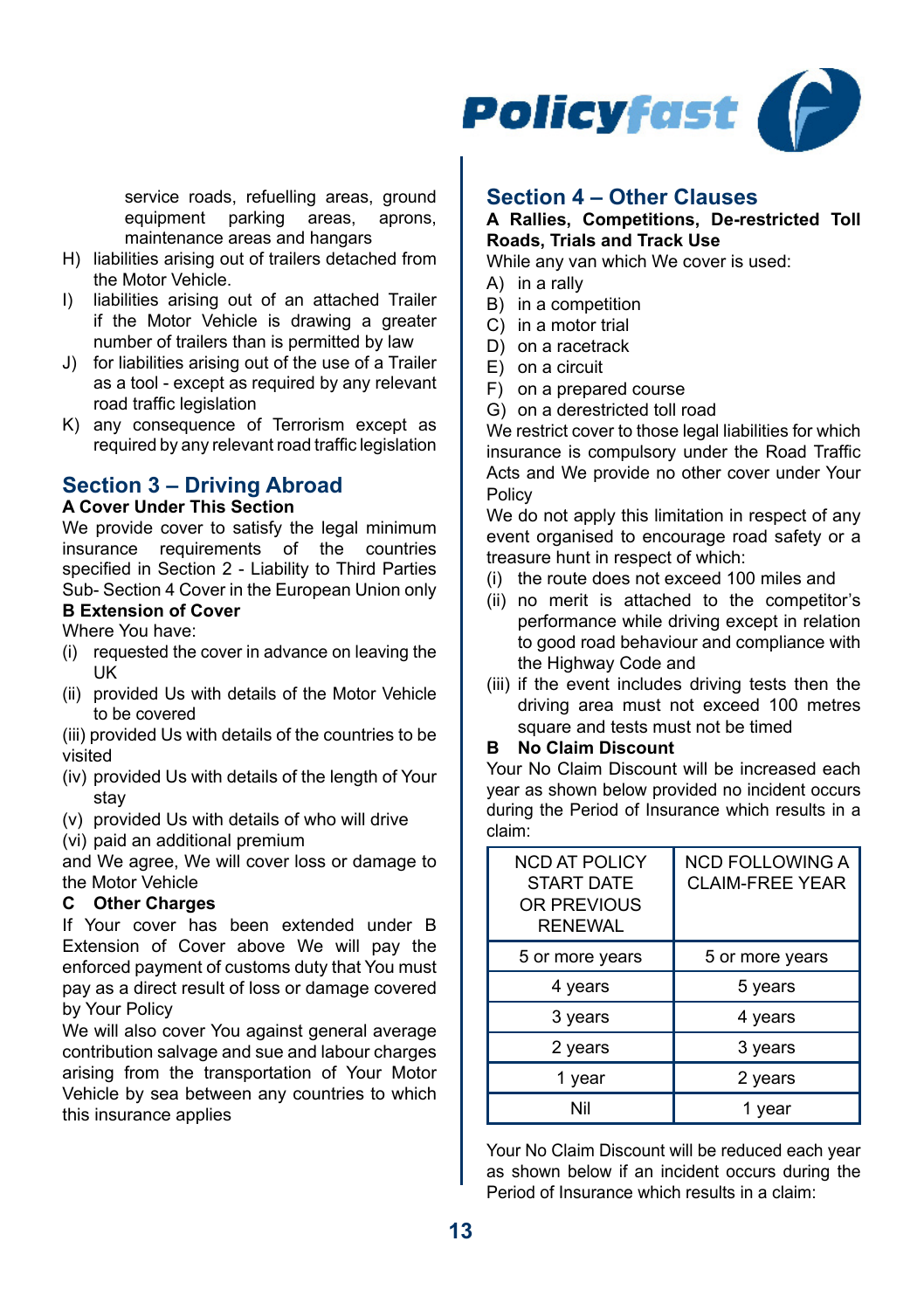

| <b>NCD AT</b><br><b>POLICY</b>                     | <b>NCD FOLLOWING A</b><br><b>CLAIM OR CLAIMS</b> |               |                            |
|----------------------------------------------------|--------------------------------------------------|---------------|----------------------------|
| <b>START DATE</b><br>OR PREVIOUS<br><b>RFNFWAI</b> | One<br>Claim                                     | Two<br>Claims | Three<br>or More<br>Claims |
| 5 or more years                                    | 3 years                                          | 1 year        | Nil                        |
| 4 years                                            | 2 years                                          | Nil           | Nil                        |
| 3 years                                            | 1 year                                           | Nil           | Nil                        |
| 2 years                                            | Nil                                              | Nil           | Nil                        |
| vear                                               | Nil                                              | Nil           | Nil                        |

Payment made for the following does not affect Your No Claim Discount entitlement:

- A) Emergency Treatment Fees
- B) breakage of glass in the windscreen including windows where this is the only damage to the Motor Vehicle other than any scratching of bodywork resulting from the breakage
- C) a non fault claim where We have been able to recover full costs or losses

#### **C More Than One Motor Vehicle Insured**

If We cover more than one Motor Vehicle under Your Policy then Part B no claim discount of this Section applies separately to each Motor Vehicle

#### **D Emergency Treatment**

We cover any Permitted User for legal liability for Emergency Treatment Fees

#### **E Cross Liabilities**

If the Policyholder comprises more than one party (which in the case of a partnership includes each individual partner) We will cover each party's liability against the other as if the other was not included as a policyholder

#### **F Personal Effects**

If Your Schedule shows comprehensive cover is in force, if personal clothing or effects are lost or destroyed by fire, theft or accident while in or on the Motor Vehicle We will pay You or if You so wish, the owner of the property in cash to the value of loss or damage up to the limit shown in Your Schedule per incident

We do not cover :

(i) Money, stamps, tickets, documents or securities

- (ii) Business stock or equipment used for business purposes
- (iii) Theft of any property from a pickup truck unless stolen from the cab of the Motor Vehicle

#### **G Medical Expenses**

If Your Schedule shows comprehensive cover is in force We will, at Your request, pay medical expenses for each occupant of the Motor Vehicle who, as a direct result of a Motor Accident sustains bodily injury up to the limit shown in Your Schedule per injured person

#### **H Personal Accident**

If Your Schedule shows comprehensive cover is in force We will pay the following benefits to the driver of the Motor Vehicle (or the drivers Legal Personal Representative) if the driver while in or getting into or out of the Motor Vehicle sustains bodily injury by accidental external violent and visible means which independently of any other cause within three months of the accident result in:

- (i) death
- (ii) complete and permanent loss of sight of any eye
- (iii) loss by severance of a limb at or above the wrist or ankle

The maximum amount We will pay in respect of any one incident will not exceed the limit shown in Your Schedule

We do not cover:

- A) any person seventy five years of age or over
- B) an accident in connection with which the driver sustaining the injury fatal or otherwise
	- (i) was convicted under Part 1 of the Road Safety Act 1967 or under Section 6 of the Road Traffic Act 1960 or any similar drink and driving legislation in other territories or any amending legislation
	- (ii) was found by a post mortem examination to have a higher level of alcohol in his blood than is prescribed in the Road Safety Act 1967 or similar legislation in other territories or any amending legislation

#### **I Tools in Transit**

If Your Schedule shows comprehensive cover is in force, if Tools are lost or damaged by fire, Theft or accident while in or on the Motor Vehicle We will pay You or if You so wish, the owner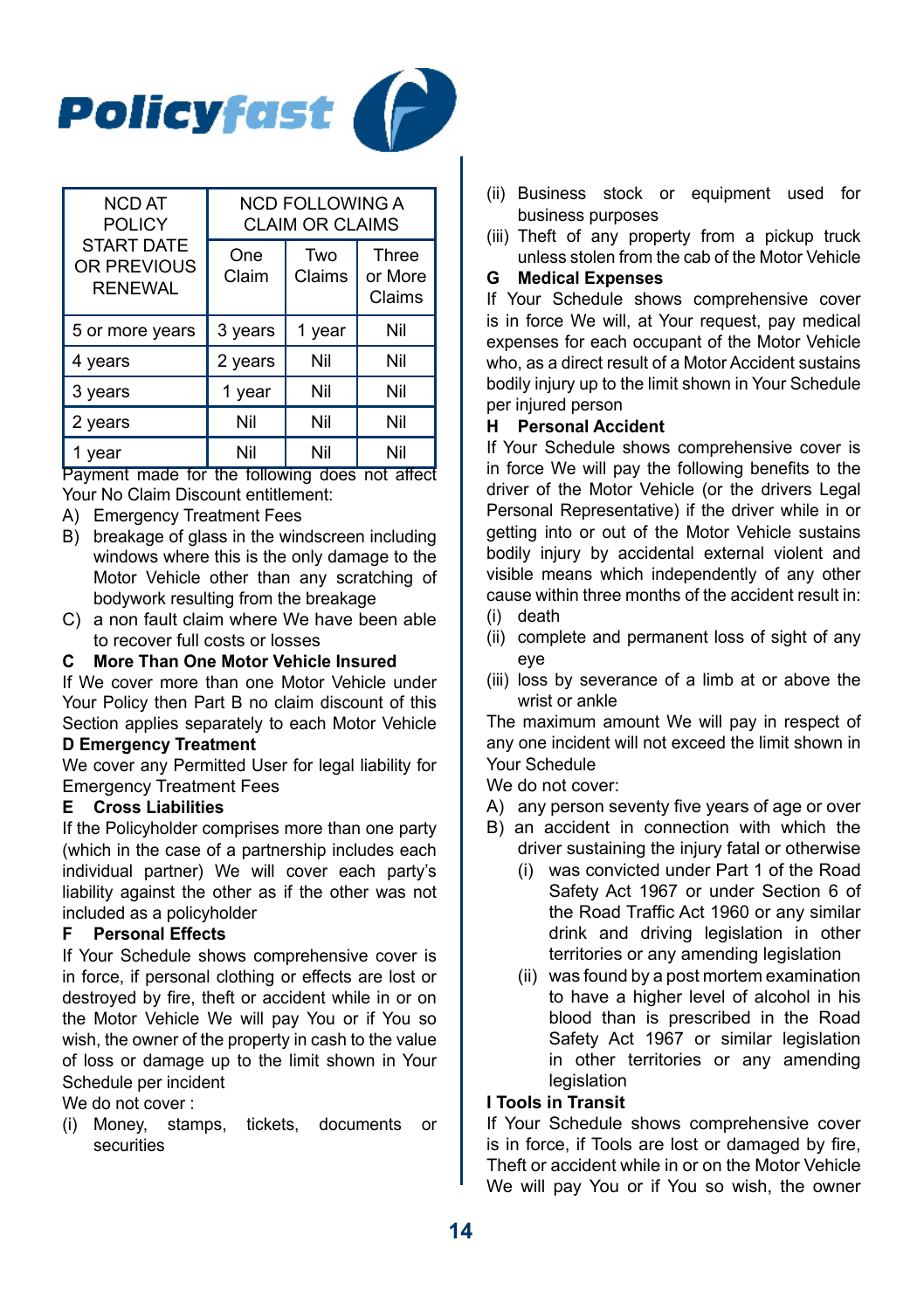

of the property in cash to the value of loss or damage up to the limit shown in Your Schedule per incident

We do not cover:

- (i) Theft of any property from a pick-up truck unless stolen from the cab of the Motor Vehicle
- (ii) lap top palm top or similar portable computer equipment
- (iii) satellite navigation or similar communication equipment
- (iv) mobile cellular WAP or other portable telephone equipment

#### **Section 5 – Conditions Which Apply to Your Whole Policy**

The following conditions apply to every Section of Your Policy. Failure to comply with Your obligations as noted within these conditions where they are material or relevant to any loss may result in

- 1) a claim being rejected or reduced or
- 2) Your Policy being declared invalid

#### **A Provision of False Information**

It is agreed to the extent set out in this Condition to contract out of the Insurance Act 2015 provisions in relation to the duty of fair presentation where there is a failure to make a fair presentation of the risk which was neither deliberate nor reckless

If there is a breach in the duty of fair presentation at the commencement of the Policy or during an alteration to the Policy which has affected Our assessment of any of the following:

- A) Your eligibility for this insurance Policy
- B) the terms and conditions applying to Your Policy
- C) Your insurance premium
	- i) We will charge any additional premium and apply any terms and conditions to the Policy that We would have applied had a fair presentation of risk been made if the breach is neither reckless nor deliberate and a claim has not occurred; or
	- ii) If the breach is neither deliberate nor reckless and entitles Us to reduce

proportionally any claim as provided by Section 8 and Schedule 1 of the Insurance Act 2015 We shall offer You the option instead to pay any additional premium due and receive payment of the claim without any proportional reduction provided You accept this offer within 30 days of it being issued; or

iii) If We would not have accepted the Policy or the alteration to the Policy on any terms We may avoid the Policy from the date of commencement or treat the alteration as if the alteration was never made

Nothing in this Condition shall prevent Us from applying any other remedy for breach of the duty of fair presentation available under the Insurance Act 2015 in such circumstances as the Act allows

In these circumstances. Our Right to Recover Payment clause [Sub-Section 5 of Section 2 - Liability to Third Parties ] will apply and You may be required to repay to Us any payment that We have been obliged to pay on Your behalf

#### **B Alteration in Risk**

You must notify Us as soon as possible of any alteration in risk which affects Your Policy. This information would include:

- A) Any changes to the Motor Vehicle
- B) The use of the Motor Vehicle
- C) The location of the Motor Vehicle
- D) You and Your drivers including claims convictions and health conditions
- E) Your occupation

or any other relevant information which makes losses more likely to happen or makes losses more serious if they do happen

We may re-assess Your Policy cover and premium following notification of this information

#### **C Licence Checking**

You must check the driving licence of every driver who will drive the Motor Vehicle and You must inform Us of :<br>A) any conviction

- A) any convictions, fixed penalties or endorsements noted on the licence
- B) any Provisional licence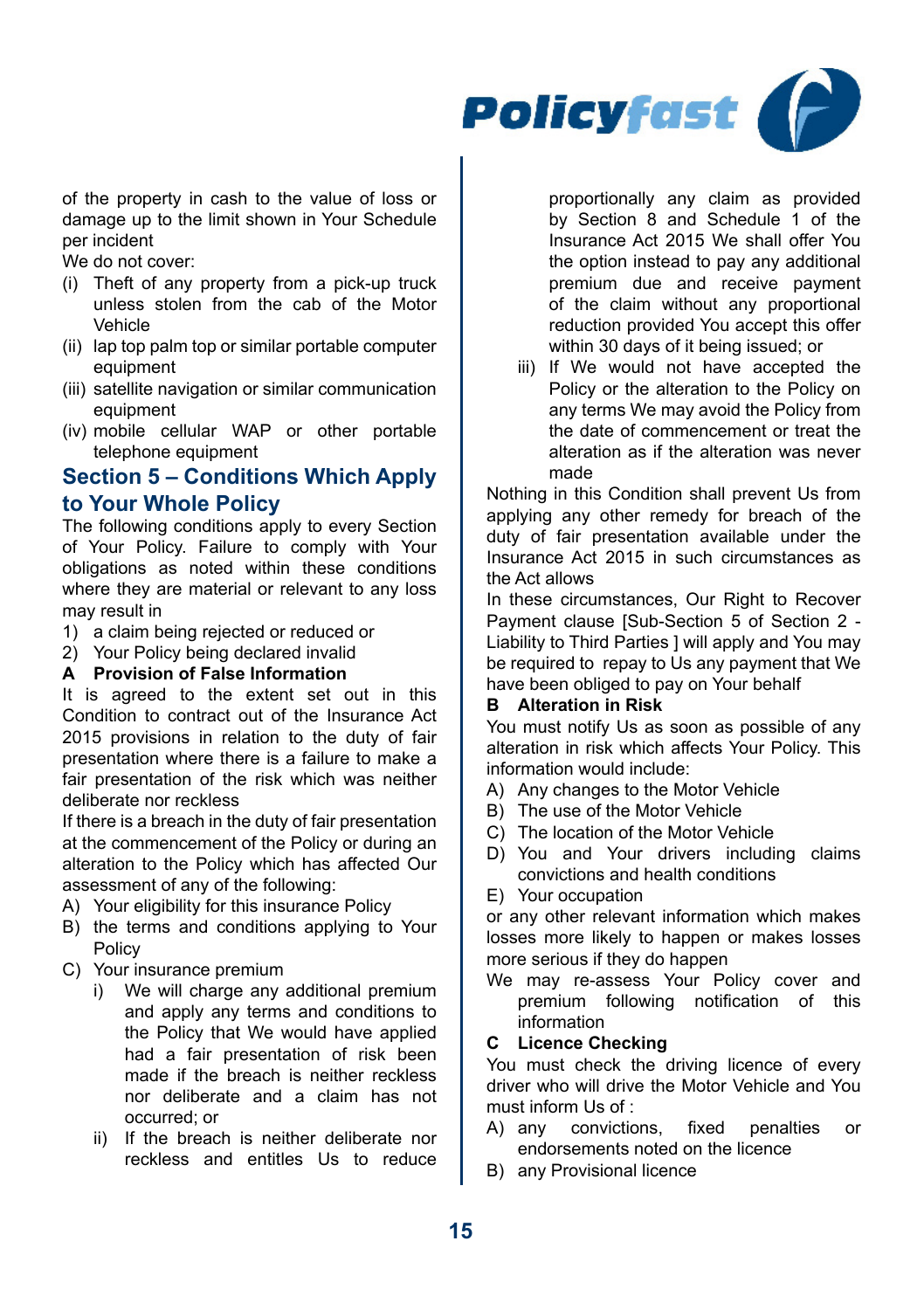

C) any licence issued outside the UK

Any driver with a disability or infirmity that requires notification to the DVLA must have been been granted a licence to drive by the DVLA

#### **D Notification of a Claim**

You must notify any of the following to Us as soon as possible:

A) any incident which may give rise to a claim

B) civil or criminal proceedings

If there has been a Theft You must tell the Police as soon as possible

We may request You to provide all details in writing together with any supporting evidence which We may reasonably require

If any of the following documents are served on You or any other person in connection with any incident then they must be sent to Us as soon as possible:

- (i) writs
- (ii) summons
- (iii) other legal documents
- (iv) letters of claim
- (v) other correspondence

You must not answer any correspondence without Our written consent. We will not unreasonably withhold Our consent

#### **E Conduct of a Claim**

You must give Us whatever information or assistance We reasonably request

You must not:

- A) admit
- B) deny
- C) negotiate or
- D) promise to pay

any claim without Our written consent. We will not unreasonably withhold Our consent

We are entitled to take over and conduct the defence or settlement of any claim at our discretion

#### **F Fraudulent or Exaggerated Claims**

If You, or someone on Your behalf, knowingly :

- makes a false claim:
- exaggerates the amount of a claim;
- provides Us with false or misleading declarations or statements to support a claim; or
- provides Us with any other false or invalid

documents or relies on any fraudulent devices to support a claim

- We may at our option:
- (a) decline cover under this insurance policy for the relevant claim;  $\alpha$ r
- (b) reduce the claim; or
- (c) void this insurance policy from the date of the relevant claim
- **G Looking after your Motor Vehicle**

You must keep the Motor Vehicle in a roadworthy condition

You must ensure that precautions are taken at all times to prevent injury and safeguard the Motor Vehicle from loss or damage

If You suspect or are advised of any defect in the operation of any Advanced Driver Assistance System which has been fitted as standard to the Motor Vehicle You must arrange for the defect to be rectified by the manufacturer or replaced.

If Your windscreen is replaced following a claim on Your Policy You must agree that any Advanced Driver Assistance System in Your windscreen is reset by Us at no additional cost to You

For any device fitted after the Motor Vehicle was originally manufactured where You chose not to replace or repair please advise Us

#### **H Cancelling Your Policy**

If You decide not to proceed with the Policy You have statutory right to cancel it within 14 days starting on the date You receive Your Policy.

On receipt of Your instruction We will refund any premiums paid, except where You have already made a claim under Your Policy

You may cancel Your Policy by giving Us written instructions

If You pay Your premium annually We will give You a full refund of premium for any unexpired period of cover when We receive Your instruction and any Certificate of Insurance which has been issued will no longer be valid

If You pay Your premium by instalments We will give You a full refund of premium for any unexpired period of cover when We receive Your instruction and any Certificate of Insurance which has been issued will no longer be valid.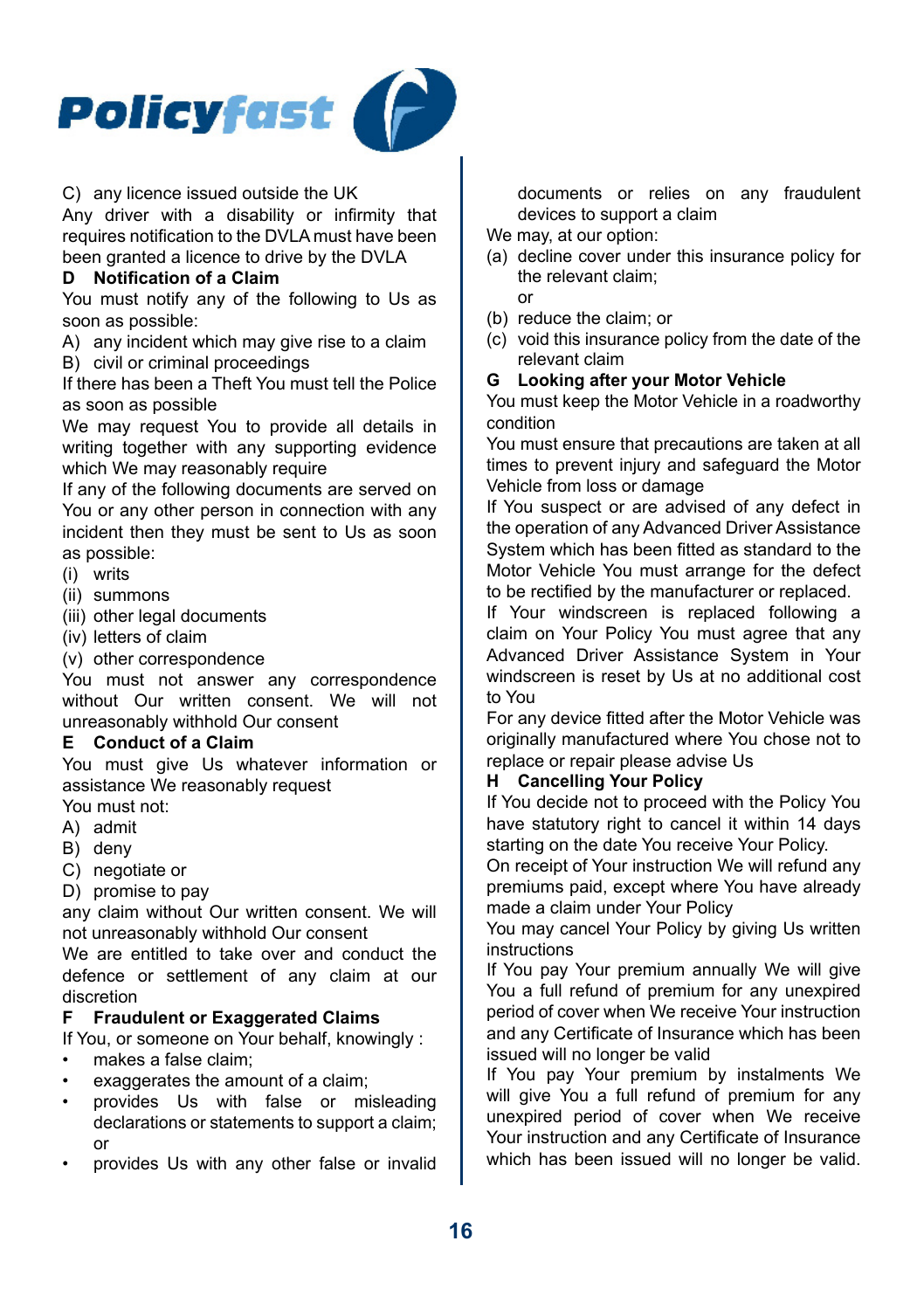

You should also instruct Your Bank or Building Society to cancel Your instalment arrangement. We may cancel Your Policy if there is a failure to comply with the conditions of this Policy and if We do We will:

- A) write to You at Your last known address (and in the case of Northern Ireland to the Department of the Environment for Northern Ireland) confirming that all cover will cease 7 days after the date of Our letter
- B) give You a refund of premium for the unexpired period of cover unless We cancel Your Policy in accordance with Condition 5A

#### **I Non Payment/Consumer Credit Termination Clause**

Where We have agreed to You paying Your premium by monthly instalments then in the event that there is a default in the instalments due under the payment schedule We reserve the right to terminate Your Policy and You will no longer be insured by Us

If Your monthly premium payment has a Fixed Sum Loan Agreement regulated by TheConsumer Credit Act 1974 then this shall be deemed to be a linked loan agreement In the event that there is a default in the instalments due under the payment schedule We reserve the right to also terminate that linked loan agreement

#### **J Other Insurance**

Where a claim is covered under Your Policy, and this claim is covered by any other insurance, We will only pay Our share of the claim

#### **K Exercising Your rights on Your behalf**

If We or our third party service provider ask, You or any other Permitted User making a claim must at any time:

- A) take or
- B) allow Us or our third party service provider to take in Your name or the name of the Permitted User

all the steps needed to enforce Your rights or those of the Permitted User against any other person, including the defence or settlement of any claim or the pursuit of a claim in any person's name

We will pay any reasonable costs and expenses involved

#### **L Access to the Motor Vehicle**

We will have free access to examine the Motor Vehicle including the review and use of any information held by any Advanced Driver Assistance System in or on the Motor Vehicle and We may request You provide us with the contact details for any Third Party controlling or managing such information

We will not release Your driving information to the police or any civil authorities unless:

- A) We have Your permission or
- B) We are required to do so by law or
- C) We suspect fraud or attempted fraud

Data will only be disclosed to Our agents and subcontractors for operational reasons including providing the cover of Your Policy

#### **M Law Applicable**

Under the laws of the United Kingdom (England, Scotland, Wales and Northern Ireland) both You and We may choose the law which applies to this contract to the extent permitted by those laws. Unless You and We agree otherwise in writing We have agreed with You that the law which applies to this contract is the law which applies to the part of the United Kingdom in which You are based or if You are based in the Channel Islands or the Isle of Man the law of whichever of those two places in which You are based

We and You have agreed that any legal proceedings between You and Us in connection with this contract will only take place in the courts of the part of the United Kingdom in which You are based or if You are based in either the Channel Islands or the Isle of Man the courts of whichever of those two places in which You are based

#### **N Overnight Garaging**

If Your Schedule shows that the overnight location of Your Motor Vehicle is a

- A) private garage or
- B) building or
- C) secure compound or
- D) secure car park

We will only provide cover for loss of or damage to Your Motor Vehicle caused by Theft or malicious damage between the hours of 22.00 and 06.00 and arising at the overnight postcode if at the time of such loss or damage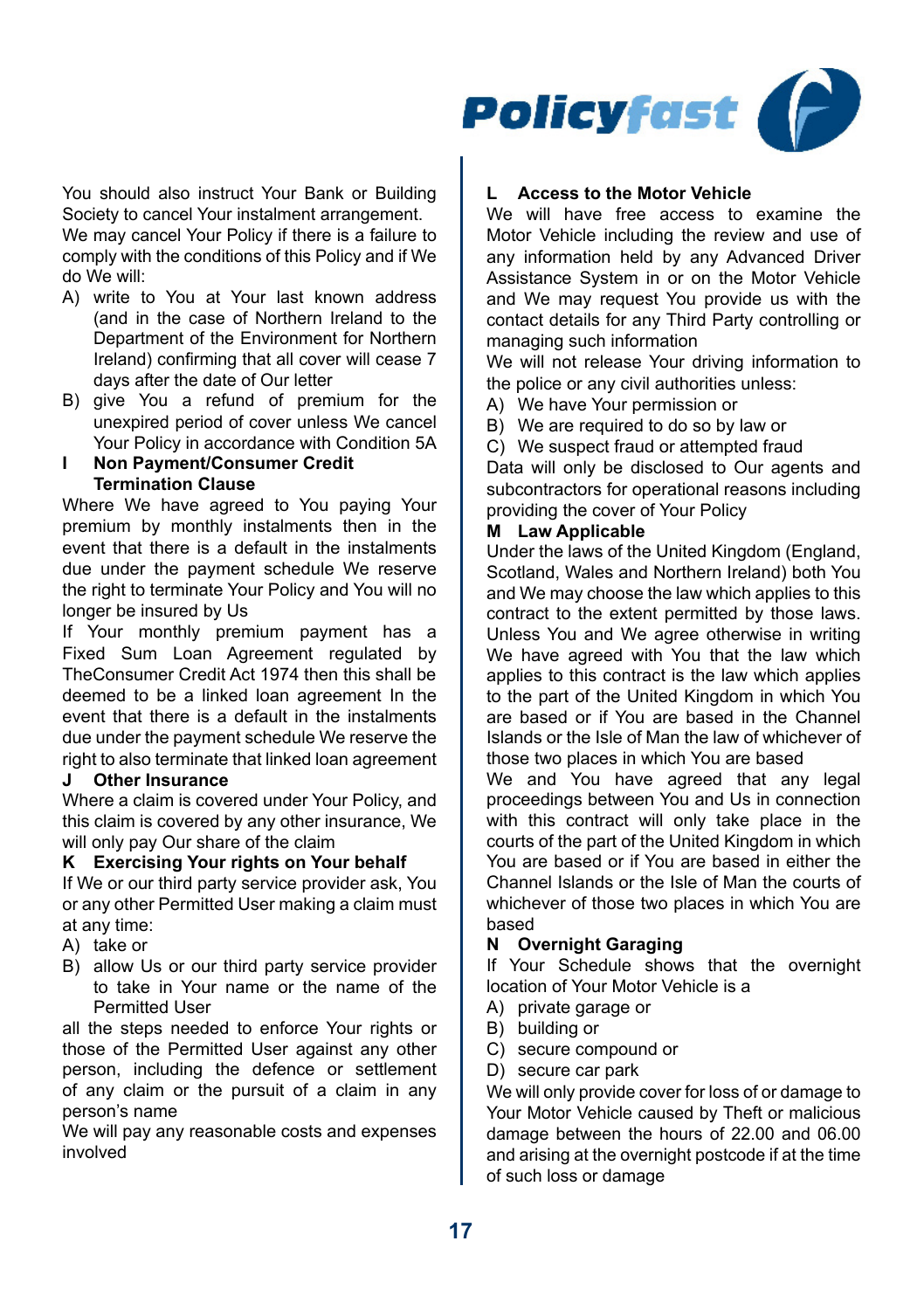

- (i) the Motor Vehicle was kept in the overnight location shown in Your Schedule and
- (ii) the overnight location was locked and secured at the time of such loss or damage

#### **O Application of limits**

The maximum amount We will pay irrespective of the number of parties covered by Your Policy having a claim under Your Policy shall not exceed in whole any limits shown in Your Policy or Your Schedule

For the purposes of any limits shown in Your Policy or Your Schedule all parties included in the definition of the Policyholder and covered under Your Policy will be treated as one Policyholder and there will be only one contract of insurance between the Policyholder and Us

#### **P Compliance with Policy Terms**

It is a condition of Your Policy that You comply with the terms and conditions of Your Policy and that any other person covered by Your Policy as though they were You with the terms and conditions of Your Policy

#### **Q Financial or Trade Sanctions**

We shall not provide coverage or be liable to provide any indemnity or payment or other benefit under this Policy if and to the extent that doing so would breach any prohibition or restriction imposed by law or regulation

If any such prohibition or restriction takes effect during the Policy period We or You may cancel that part of this Policy which is prohibited or restricted with immediate effect by giving written notice to the other at their last known address (or in the case of Northern Ireland We will write to the Department of the Environment for Northern Ireland).

If the whole or any part of the Policy is cancelled We will give You a full refund of premium for any unexpired period of cover.

#### **Section 6 – Exclusions Which Apply to Your Whole Policy**

#### **A Changes or additions to the vehicles to be Insured**

The Insurers will not cover the Policyholder in respect of any vehicle unless

- A) the Insurers already have details of this vehicle or
- B) details of any changes or additions to the vehicle(s) to be insured are given to the Insurers immediately and the Insurers accept them and
- C) the Insurers have issued a certificate of motor insurance

**B Use and Driving Which We Do Not Cover** We do not cover any claim under any Section of Your Policy occurring while a van which We cover is being:

- A) used with Your permission but is being driven or used outside the circumstances defined in Your Certificate of Insurance
- B) driven by You unless You are a Licence Holder
- C) driven with Your permission by any person:
	- (i) who is not permitted to drive in Your Certificate of Insurance or
	- (ii) who You know is not a Licence Holder
- D) driven by or in the charge of any person under 25 years of age unless that person is named in Your Schedule

Paragraphs A) and C) above of this Exclusion do not apply in respect of claims under Section 1 – 'Loss or Damage to the Motor Vehicle' when the Motor Vehicle is in the custody of a Defined **Organisation** 

**C Liability Which Results From An Agreement**

We do not cover any liability which results solely from an agreement

#### **D Radioactive Contamination**

We do not cover any:

- A) loss of or damage to any property
- B) legal liability
- C) expense
- D) bodily injury
- E) any other loss

which is directly or indirectly caused by or arising from or contributed to by: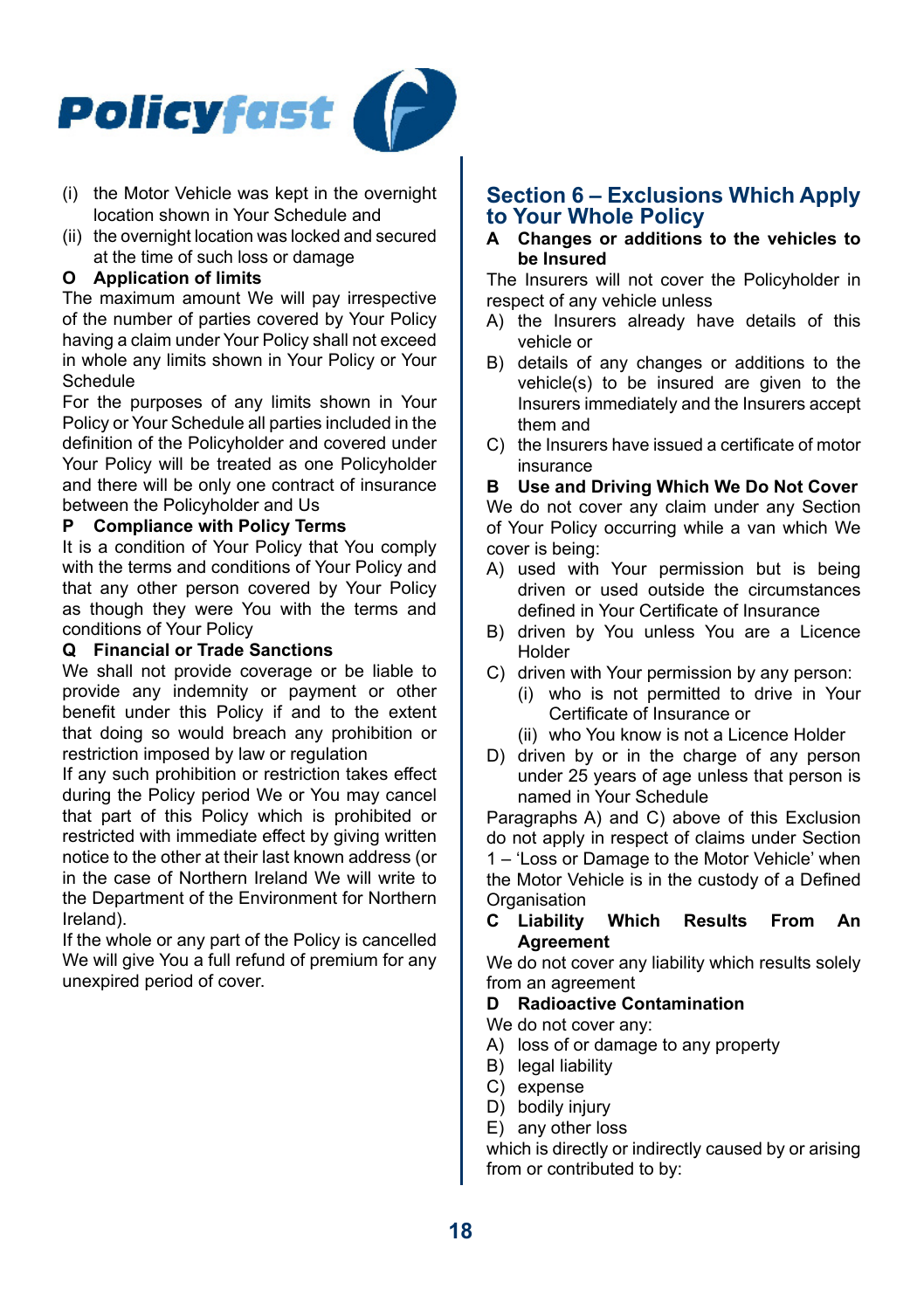

- (i) ionising radiations or contamination by radioactivity from any nuclear fuel or from any nuclear waste from the combustion of any nuclear fuel
- (ii) the radioactive, toxic, explosive or other hazardous properties of any explosive nuclear assembly or nuclear component of it

#### **E War Risks**

We do not cover any:

- A) loss of or damage to any property
- B) legal liability
- C) expense
- D) bodily injury
- E) any other loss

which is directly or indirectly caused by or arising from or contributed to by:

- (i) war, invasion, act of foreign enemy or hostilities (whether war is declared or not)
- (ii) civil war, rebellion, revolution, insurrection or military or usurped power

except as required by any relevant road traffic legislation<br>**F** Riot a

#### **Riot and Civil Commotion**

We do not cover any consequence of riot or civil commotion occurring in Northern Ireland We do not apply this Exclusion to Section 2 -'Liability to Third Parties'

#### **G Sonic Bangs**

We do not provide cover under Section 1 - 'Loss' or Damage to the Motor Vehicle' of Your Policy in espect of loss or damage which is caused by ressure waves from aircraft or other aerial devices travelling at sonic or supersonic speed **H Pollution**

We do not cover:

- A) death of any person
- B) bodily injury to any person or
- C) damage to any property

which is directly or indirectly caused by pollution or contamination unless this pollution or contamination is directly caused by an incident which occurs in its entirety at a specific time and place during the Period of Insurance and is:

- (i) sudden
- (ii) identifiable
- (iii) unintended and
- (iv) unexpected

All pollution which arises out of one incident will

be considered to have occurred at the time when this incident takes place

We will not apply this Exclusion in circumstances where it is necessary to meet the requirements of any relevant road traffic legislation

#### **I Driving Under the Influence of Drink or Drugs**

We do not cover any loss of or damage to the Motor Vehicle, if, as the result of the incident, You or anyone insured under the Policy is convicted of driving whilst under the influence of alcohol or drugs. Our liability will be limited to the cover required under the Road Traffic Act and We will reserve the right to recover any amounts We are required to pay. This exclusion does not apply to amounts paid or which We are required to pay under Section 8 - Legal Assistance Plan.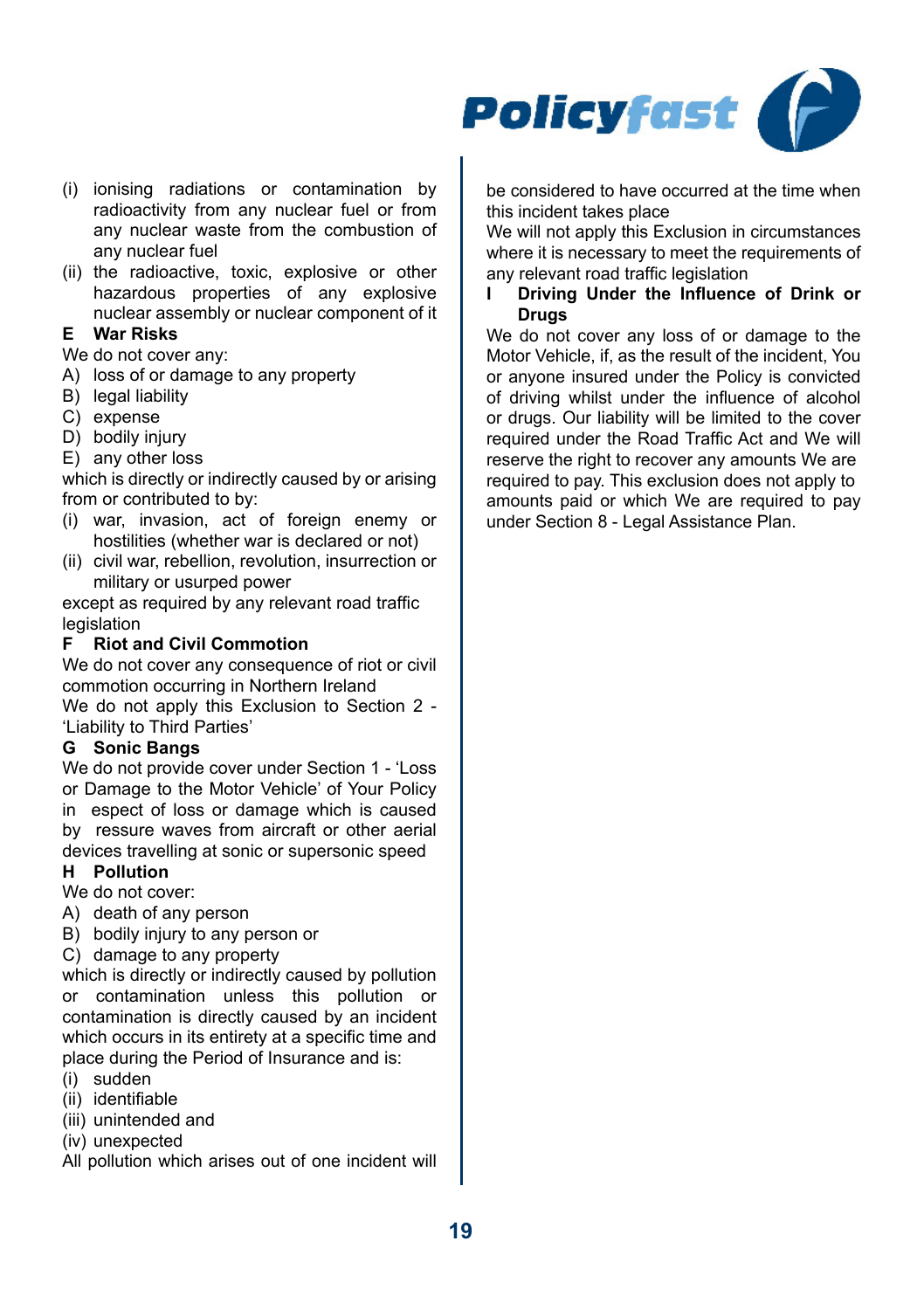

#### **Section 7 – No Claim Discount Protection**

This Section is only applicable if Your Schedule shows that it is in force

Section 4 - Other Clauses, B No Claim Discount and C More Than One Vehicle Insured are replaced by the following:

#### **A No Claim Discount Protection**

No Claim Discount Protection allows You to make one or more claims before Your number of No Claim Discount years falls

Please see Our step-back procedures for details If You have selected No Claim Discount Protection then Your No Claim Discount will remain at 4 or more years following up to two at fault claims in five consecutive Periods of Insurance

Your No Claim Discount will be reduced as below following three or more claims in five consecutive Periods of Insurance

| <b>PROTECTED</b><br><b>NCDAT</b><br>POLICY                   | <b>NCD AFTER 3 OR</b><br><b>MORE CLAIMS IN 5</b><br><b>CONSECUTIVE PERIODS</b> |        |                                 |
|--------------------------------------------------------------|--------------------------------------------------------------------------------|--------|---------------------------------|
| <b>START</b><br>DATE OR<br><b>PREVIOUS</b><br><b>RENEWAL</b> | <b>Claims</b>                                                                  | Claims | <b>More</b><br>Than 4<br>Claims |
| 4 Years                                                      | $\mathcal{P}$<br>Years                                                         | Nil    | Nil                             |
| 5 Years Or<br>More                                           | Years                                                                          | 1 Year | Nil                             |

No Claim Discount Protection does not protect the overall price of Your Policy. The price of Your Policy may increase following a claim even if You were not at fault

Payment made for the following does not affect Your No Claim Discount Protection:

- A) Emergency Treatment Fees
- B) breakage of glass in the windscreen including windows where this is the only damage to the Motor Vehicle other than any scratching of bodywork resulting from the breakage
- C) a non fault claim where We have been able to recover full costs or losses

#### **B More Than One Motor Vehicle Insured**

If We cover more than one Motor Vehicle under Your Policy then Part A No Claim Discount Protection of this Section applies separately to each Motor Vehicle

#### **Section 8 – Legal Assistance Plan**

This section only applies if it is listed in Your Schedule.

#### **LEGAL ASSISTANCE PLAN –DEFINITIONS**

The words listed below have the following meanings in this section only.

#### **Legal Expenses**

Legal fees, costs and other expenses:<br>i Which Your Legal Representative

- Which Your Legal Representative charges You in connection with bringing a claim for Uninsured Losses
- ii. Which are incurred by Your opponent or other party and which a court has ordered You to pay or which You have agreed to pay on the advice of Your Legal Representative arising from Legal Proceedings

#### **Legal Representative**

The solicitor or other suitably qualified person of firm appointed by You to act on Your behalf in respect of a Motor Accident.

#### **Limit of Indemnity**

The maximum amount payable by Us in respect of the cover provided as shown in the Schedule or Policy wording.

#### **Motor Accident**

An incident which happens when You are using the Motor Vehicle during the Period of Insurance and within the Territorial Limits and which gives rise to Uninsured Losses.

#### **Reasonable Prospects**

Fifty one per cent (51%) or more prospects of successfully receiving money by way of compensation in relation to a Motor Accident which was not Your fault.

#### **Road Traffic Proceedings**

Criminal proceedings brought against You for any offence under the road traffic laws whilst using the Motor Vehicle within the Territorial Limits in relation to a Motor Accident (other than those which are already provided for under Section 2, Sub-Section 1B, Cover for Legal Fees, Costs and Expenses).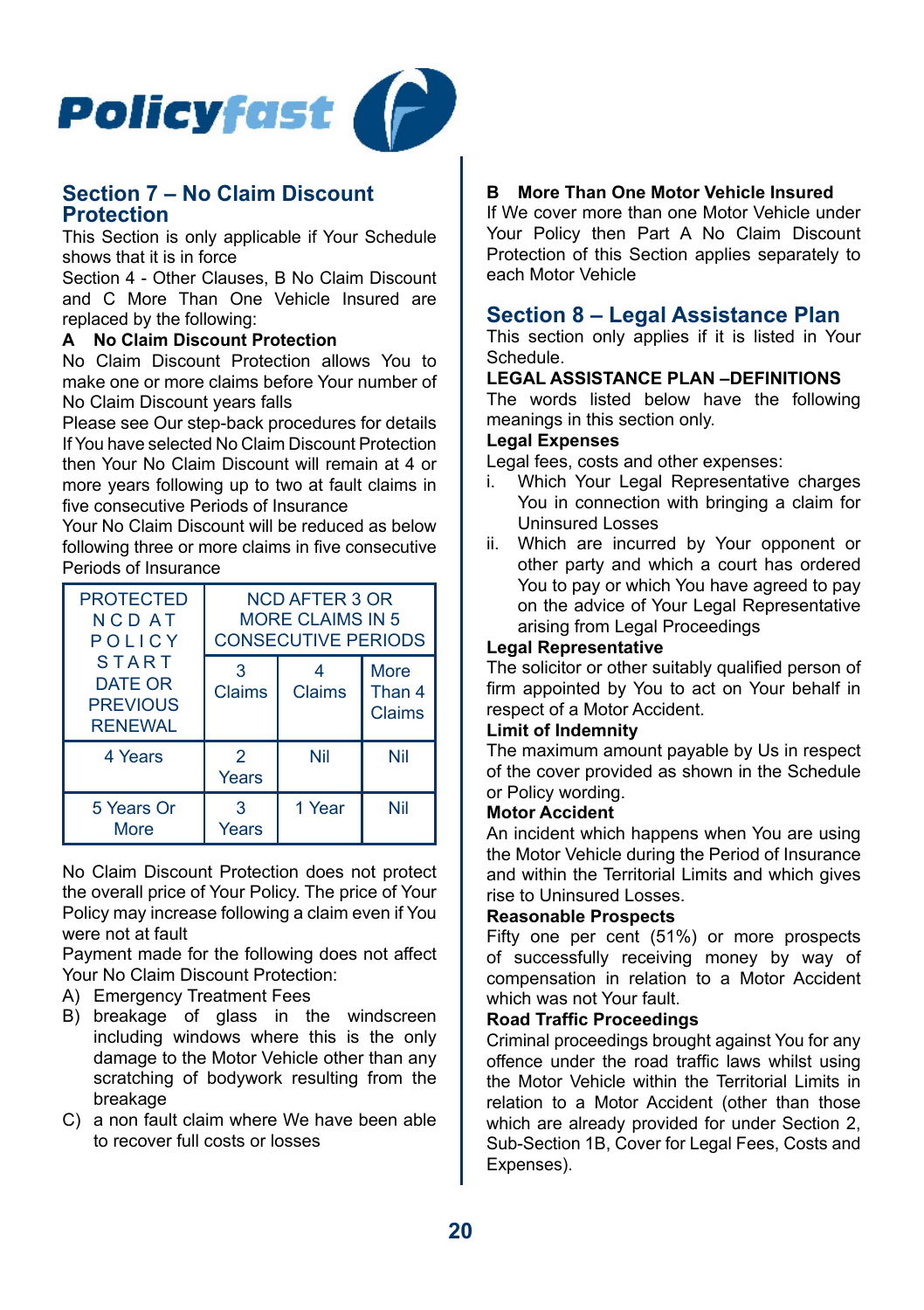

#### **Uninsured Losses**

Bodily injury or death to You or other losses and expenses You have sustained as a result of a Motor Accident which was not Your fault and which are recoverable as damages and which are not otherwise paid for under Your Policy. Such claims may include accidental loss of or damage to the Motor Vehicle, or property whilst it is in, or attached to, the Motor Vehicle and/or loss of use of the Motor Vehicle.

#### **We, Us, Our**

Royal & Sun Alliance Insurance plc and anyone We may appoint to act on our behalf.

#### **You, Your**

The policyholder or other person insured to drive the Motor Vehicle according to the Schedule and any passenger in the Motor Vehicle, as long as any passenger making a claim has Your permission to make such a claim.

#### **A. Legal Expenses to Recover Uninsured Losses**

In the event of a Motor Accident, We will pay your Legal Expenses provided Your Legal Representative is of the view that Your claim for Uninsured Losses or the Legal Proceedings have Reasonable Prospects of being recovered from the party who caused the Motor Accident.

**We will continue to pay Your Legal Expenses as long as We remain satisfied that Your claim has Reasonable Prospects as detailed further at Condition B.**

**Whether or not You are successful We will pay the Legal expenses which Your Legal Representative reasonably and proportionately charges You up to the following maximum amounts for the following categories of claims:**

#### **(1) Small Claims Track claims**

If Your claim for Uninsured Losses is allocated to or is likely to be allocated to the Small Claims Track (as defined in the Civil Procedure Rules 1998 (as amended from time to time)) We will pay Your Legal Expenses up to a sum equivalent to:

(i) 25% of the damages recovered (or in the event You lose, 25% of the Uninsured Losses You would have otherwise expected to have recovered), or

(ii) five hundred pounds (£500.00), whichever is the lower. The same limits shall apply to the Scottish or Northern Irish equivalent to the Small Claims Track.

#### **(2) Claims subject to Fixed Cost rules**

If Your claim for Uninsured Losses is subject to fixed cost rules We will pay Your Legal Expenses up to the fixed cost limits determined by the applicable rules including Rule 45 Civil Procedure Rules 1998 (as amended from time to time).

#### **(3) All other claims for Uninsured Losses**

For all other claims We will pay Your Legal Expenses on the same principles as applied by the courts when assessing costs to be paid by one person to another on the standard basis. These are defined in England and Wales in Rule 44.4(1)(a) of the Civil Procedure Rules 1998 (as amended from time to time).

We will also pay Legal Expenses for any category of claim listed above which a court has ordered You to pay or which You have agreed to pay on the advice of Your Legal Representative.

If Your claim for Uninsured Losses falls under the laws of Scotland or Northern Ireland, the claims for costs and expenses will be restricted to amounts allowed under the equivalent Scottish or Northern Irish laws, rules and practices.

The most We will pay for all Legal Expenses arising from a claim or series of connected claims is the Limit of Indemnity shown in the Schedule. We will normally only make payment of Legal Expenses after Your claim has been finally concluded. We will not normally agree to make payment on an interim basis except in exceptional circumstances and subject to Our sole discretion. If We have paid for any Legal Expenses as part of such interim payments which You later succeed in recovering from any third party, We will be entitled to reimbursement of those expenses.

#### **B. Defence Costs For Road Traffic Proceedings**

In the event of a Motor Accident We will also pay all costs, expenses and disbursements which Your Legal Representative reasonably and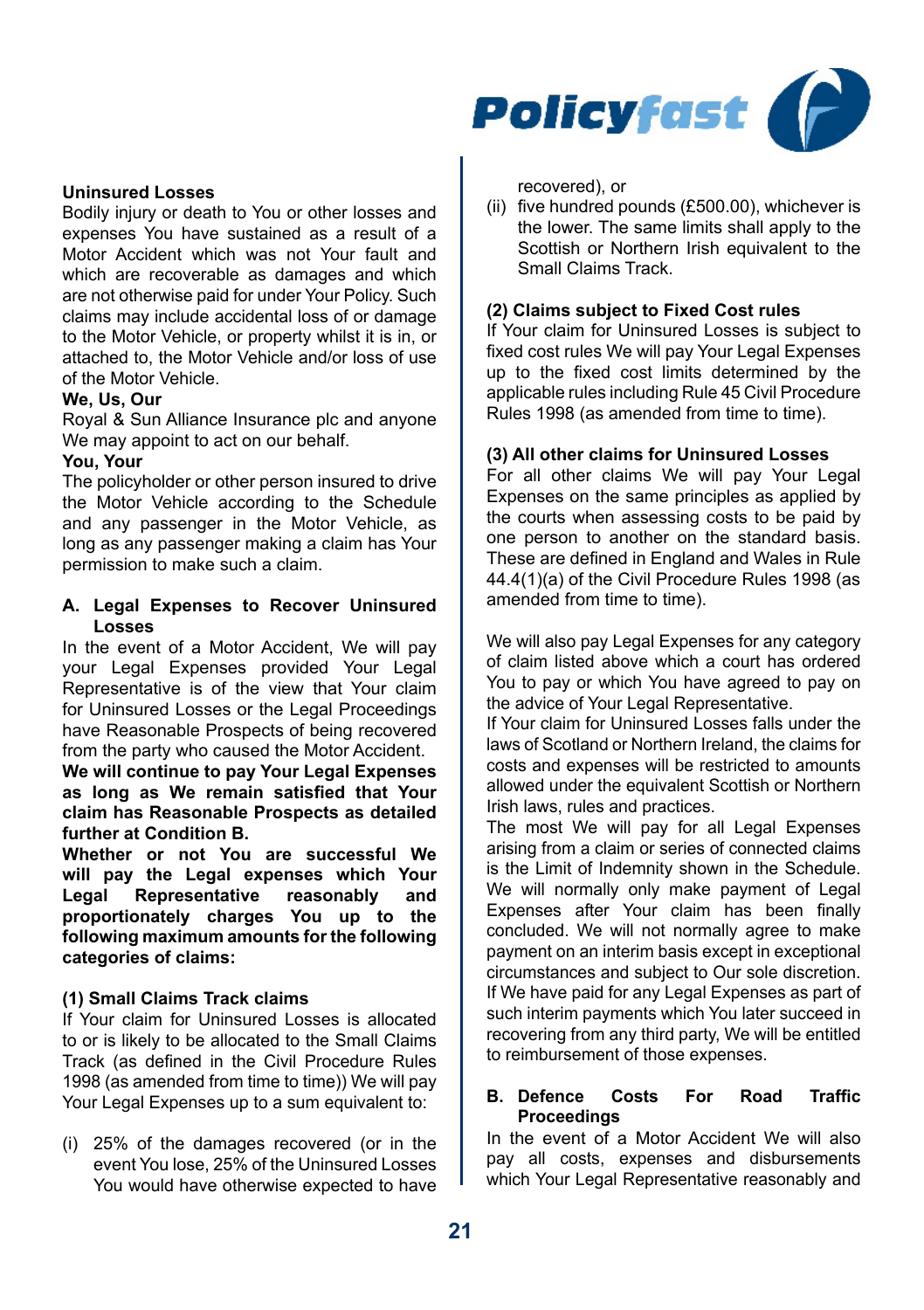

proportionately charges You to:

- defend You under any Road Traffic Proceedings, or
- represent You if You have pleaded guilty in respect of any Road Traffic Proceedings, if a conviction may result in You being disqualified or suspended from driving, except that We will not pay more than the value of the sum shown in Your Schedule in relation to Road Traffic Proceedings arising from one prosecution or a series of connected prosecutions.

#### **C. Legal Representation**

#### **You are free to appoint Your own Legal Representative.**

We have chosen a panel of legal firms to provide legal services to Our customers. There is nothing in Our relationship with Our panel firms which affects their ability to act in Your best interests, but You are not obliged to appoint Your Legal Representative from Our panel if You do not wish to.

Regardless of who You appoint as Your Legal Representative, We will only provide cover in accordance with the terms of this Policy. You may agree to pay any additional fees required by the Legal Representative above the amount We will cover, but these will be your responsibility only. On this basis, We recommend that You clarify how fees will be charged before You instruct the proposed Legal Representative and inform Us of any agreement reached between You and the chosen Legal Representative.

#### **WHAT IS NOT COVERED UNDER A, B AND C**

- 1. Any claim in relation to any Motor Accident where You were at fault.
- 2. Anything which is already covered under Your Policy including claims brought by third parties against You in relation to any Motor Accident, whether You were at fault or not.
- 3. Any Legal Expenses in relation to claims which we do not believe have Reasonable Prospects or are not reasonable to pursue (as explained further at Condition B below).
- 4. Any shortfall between Your Legal Expenses and the costs recoverable, or that would reasonably be expected to be recoverable

from another party, pursuant to the Civil Procedure Rules (or its Scottish or Northern Irish legal equivalent).

- 5. Legal Expenses if the claim is reported to Us more than 180 days after the Motor Accident.
- 6. Legal Expenses if the Motor Accident occurred before the start of cover under this section.
- 7. Legal Expenses incurred before We have accepted the claim in writing unless this has been agreed by Us.
- 8. Any Legal Expenses incurred and/or which You have been ordered to or agreed to pay as a result of delays or unreasonable behaviour by You or Your failure to accept or the late acceptance of any offer to settle, without Our permission.
- 9. Legal Expenses incurred because You have withdrawn from the Legal Proceedings without Our permission. We will be entitled to recover from You any amount We have paid or have to pay in respect of Your claim as a result of this withdrawal.
- 10. Legal Expenses payable as a result of any damages based agreement You have entered into without Our approval to the extent that Our liability would be increased by such agreement
- 11. Any claim arising from damage to the Motor Vehicle where such claim is made against You.
- 12. The expenses for an expert witness, unless We have given prior written permission for the witness to be appointed.
- 13. Any Legal Expenses which You can claim under another insurance policy or which You could have claimed if You had kept to the terms of that policy.
- 14. Any claim arising from a malicious act.
- 15. Legal Expenses which You are able to recover from another person.
- 16. Legal costs and expenses of defending Road Traffic Proceedings resulting from offences connected with violent or dishonest conduct.
- 17. The legal costs and expenses of any appeal if You are unsuccessful in any Road Traffic Proceedings.
- 18. Legal Expenses for claims arising from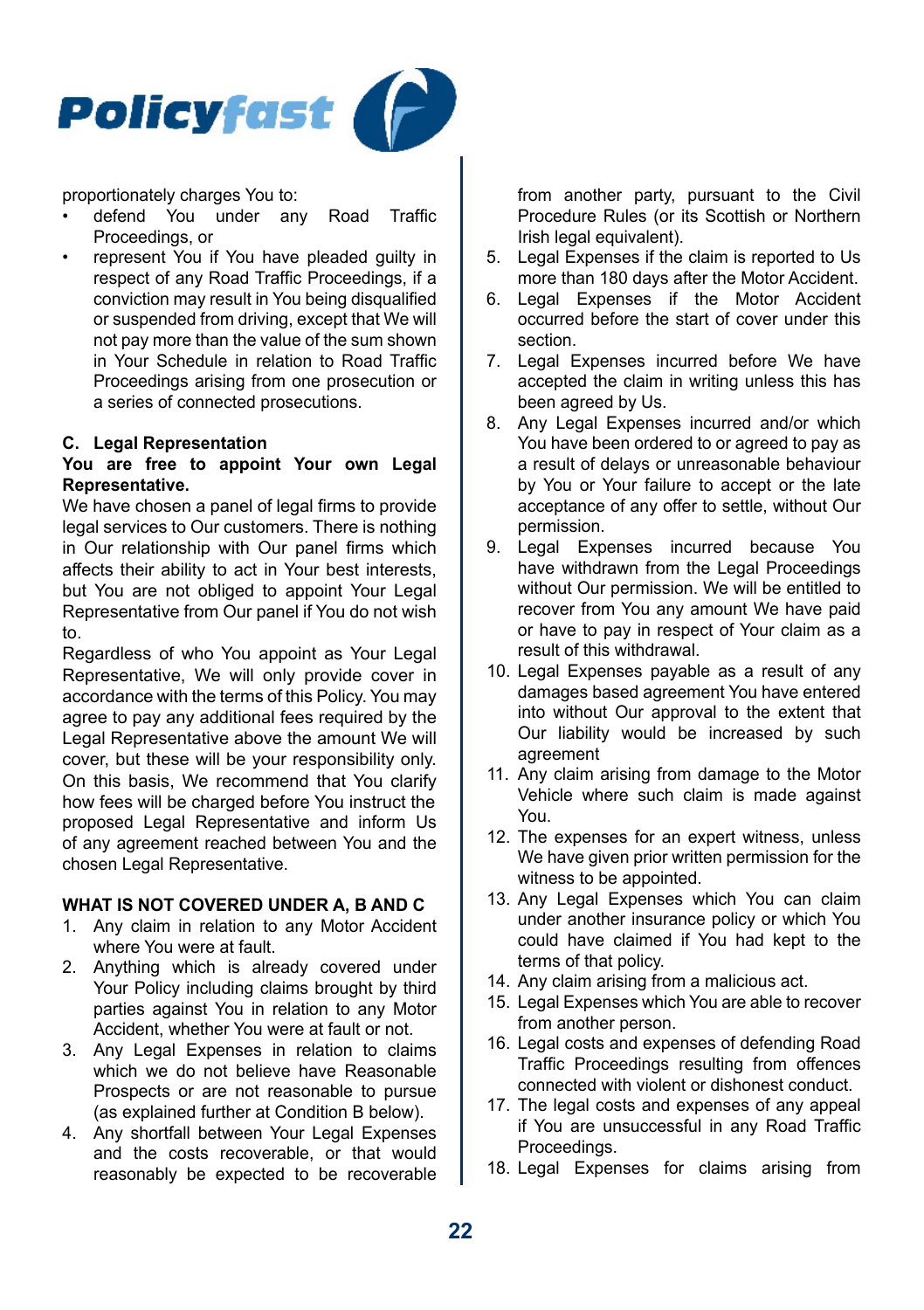

defective repairs, mechanical breakdown or general maintenance of the Motor Vehicle.

19. Any costs incurred by You or Your Legal Representative in providing Us with any information or documentation under this Policy.

#### **LEGAL ASSISTANCE PLAN – CONDITIONS A Control Of Claims**

You are free to appoint Your own Legal Representative as stated at Part C, Legal Representation.

#### **You must:**

- keep Us informed of any developments relating to You or Your claim as soon as possible after You find out about them;
- follow Your Legal Representative's advice;
- not start, defend, stop or withdraw from Legal Proceedings without Our agreement;
- give Your Legal Representative information and instructions as requested by them or Us.

We will have direct access to Your Legal Representatives at all times and We may see any information, documents or evidence You or Your Legal Representatives have.

Your Legal Representatives will provide Us with whatever updates We require to enable Us to monitor compliance with the policy terms. They will also give Us an up to date assessment of the merits of the claim.

If in any Legal Proceedings your claim is not successful and You want to appeal. You must write and tell Us and Your Legal Representatives no later than:

- 14 days before the time for making an appeal ends; or
- as soon as possible if the time period during which you may make an appeal is 14 days or less.

We will cover Your Legal Expenses for the appeal if We agree with Your Legal Representative that Your appeal has Reasonable Prospects and it is reasonable to pursue (as set out more fully at Condition B, below).

#### **B Reasonable Prospect Of Success And Reasonableness To Pursue In Civil Cases**

We will continue to pay Your Legal Expenses so long as We remain satisfied that:

(i) Your claim has Reasonable Prospects; and

(ii) it remains reasonable to fund Your claim.

In determining whether it remains reasonable to fund Your claim, We will consider whether a person without legal expenses insurance but with available funds, would continue to fund the case themselves taking account of the likely financial compensation available from the claim compared to the legal costs to be incurred in obtaining that compensation.

We will also take into account the legal opinion provided by Your Legal Representatives in reaching Our decision.

If Your Legal Representative is not of the view that Your claim has Reasonable Prospects, We will on Your request pay Your Legal Expenses for the circumstances to be reviewed further by Your Legal Representative, for a period of no longer than 2 hours, to reassess the prospects of success.

If, at the end of this further review, Your Legal Representative is of the opinion that the claim has Reasonable Prospects, We will continue to pay Your Legal Expenses.

If You dispute the accuracy of any general practitioner or orthopaedic medical report obtained by Your Legal Representative in the course of Your claim, and We accept Your dispute, We will pay for a second medical report from a suitably qualified medical practitioner.

If at any time We or Your Legal Representative consider that Your claim or the Legal Proceedings do not have Reasonable Prospects or it is no longer reasonable to fund the claim, We will confirm this in writing to You and inform You that We will not pay any Legal Expenses for work undertaken after You have received the notice. In any event, You have the right to continue the claim or Legal Proceedings following receipt of the notice but this will be at Your own expense.

#### **C Accounts And Level Of Expenses**

You or the Legal Representatives must pass on to Us all accounts for Legal Expenses as soon as possible after receiving them.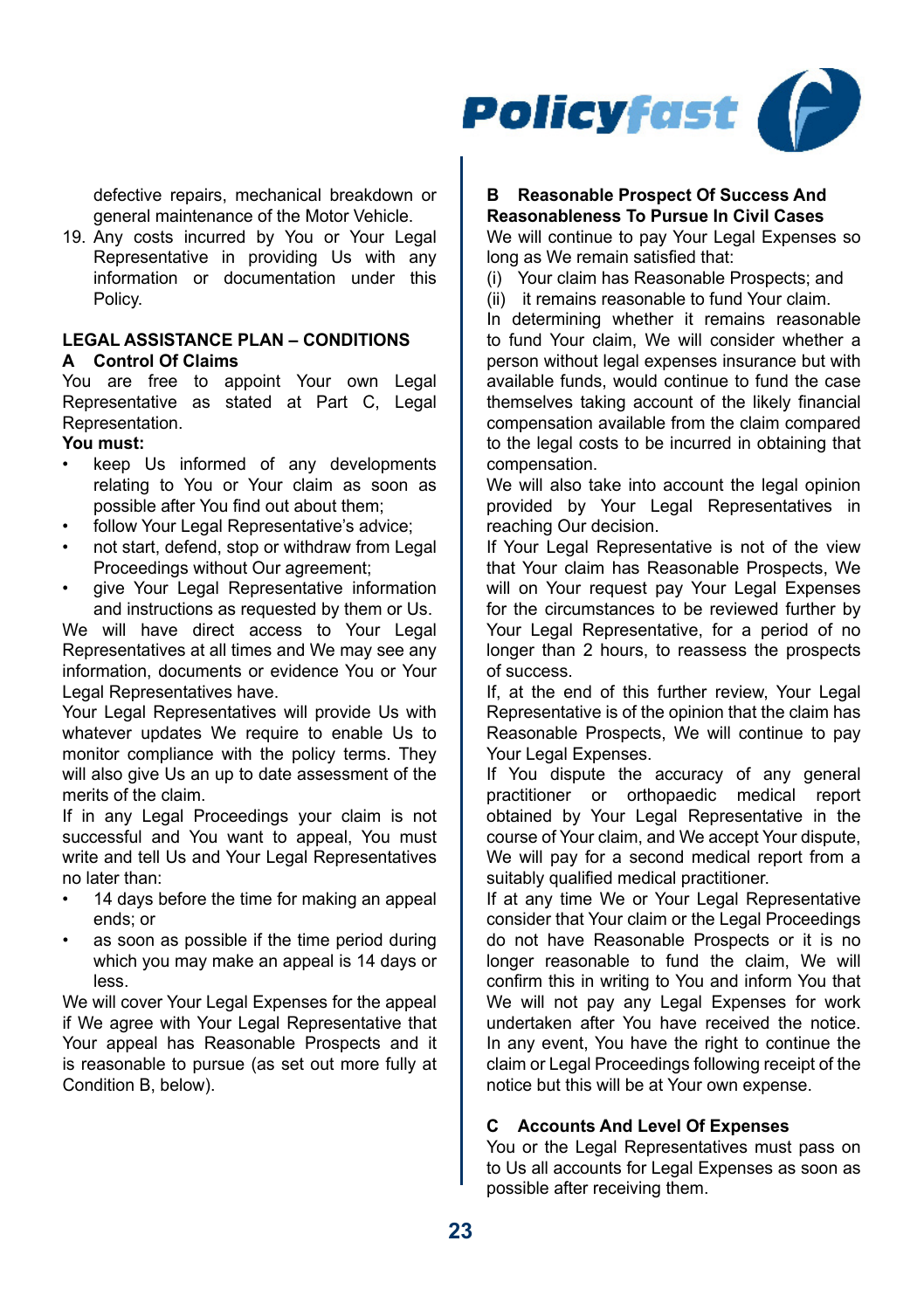

We may require You to ask the Legal Representatives to have the Legal Expenses assessed, taxed or audited to determine to what extent Legal Expenses are payable.

#### **D Settling Early**

You must tell Us as soon as possible of any offer or payment which is made to settle the claim.

You must not accept or make any offer to settle the claim without Our permission. We will not refuse permission without a good reason. If You reject or delay acceptance of an offer or payment without Our permission We will not pay any Legal Expenses incurred from the date of that offer.

If We or Your Legal Representatives feel that an offer to settle the claim should be accepted but You reject that offer and if You are eventually awarded or agree to accept an offer which is equal to or lower than the offer You had rejected, We will not pay for any legal expenses incurred and/ or which You are ordered to pay from the date of the offer which You rejected.

We will expect any settlement to include provision for payment of Your Legal Expenses unless We agree otherwise.

#### **E Options To Reimburse**

Where in Our reasonable opinion You would suffer no detriment, We may choose to pay You the value of the claim for Uninsured Losses in full and final settlement of any entitlement to indemnity for Legal Expenses.

#### **F Conflict Of Interest**

If at any time during the course of the claim, We become aware of any possible conflict of interest between You and Us or on the part of the Legal Representatives, We will tell You in writing. You have the right to choose an alternative solicitor or other qualified person to act as Your Legal Representative and take over the claim.

#### **G Dispute Resolution**

You have the right to take any dispute with Us to arbitration. We also have the right to take any dispute with You to arbitration.

The arbitrator will be either a solicitor or barrister agreed by Us and You, and if agreement can't be

reached the Bar Council or the President of the Law Society will choose one within the British Isles. Whoever loses the arbitration must pay all the costs and expenses of the other party. If the decision goes against You, You cannot claim the arbitration costs under Your Policy.

We will give you written details of the right to arbitration. If You want to take any dispute with Us to arbitration, You must tell Us this in writing. Using the arbitration procedure does not prevent You from referring the matter to the Financial Ombudsman Service or the right to appeal against the arbitrator's decision in a court of law.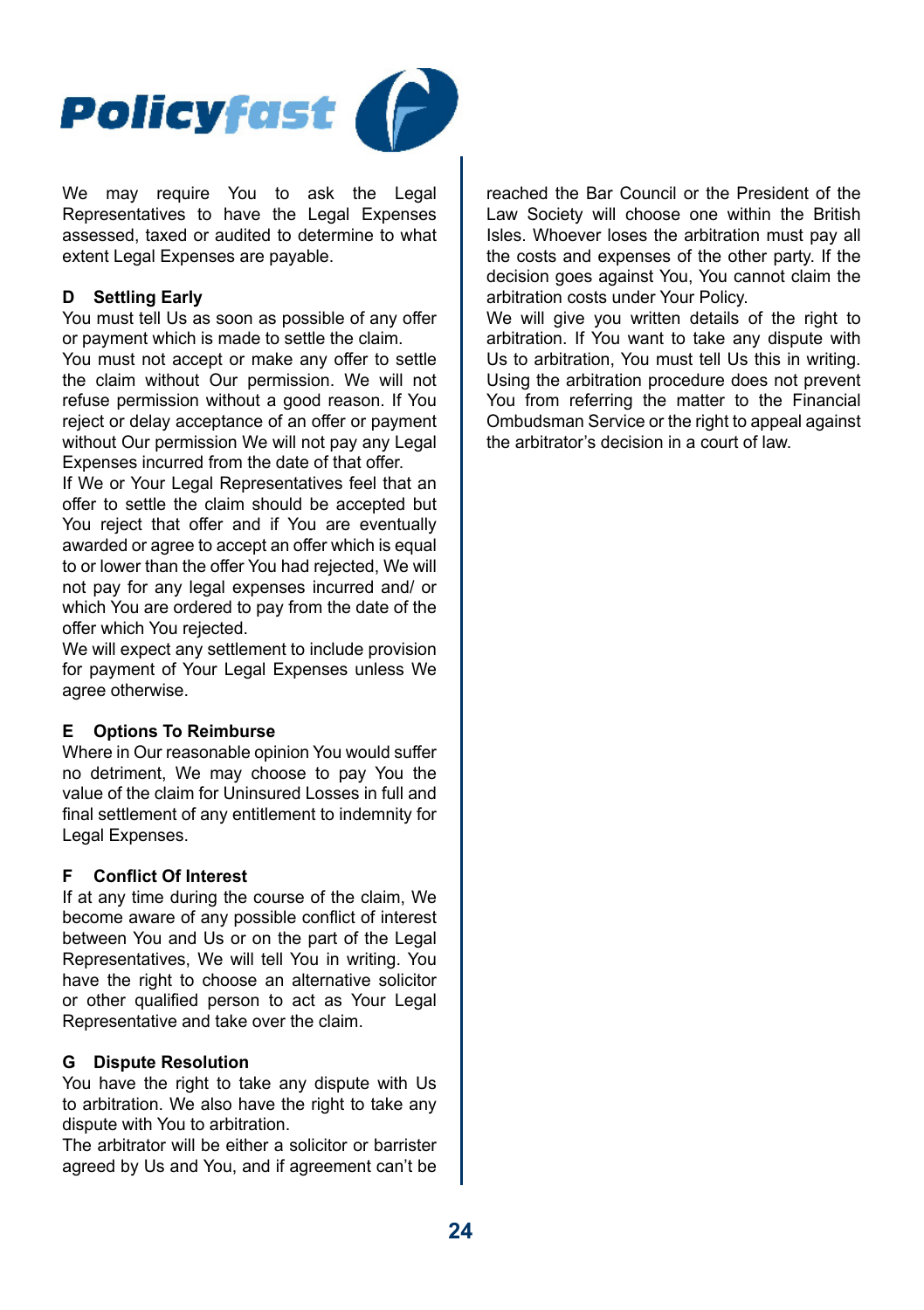

#### **Complaints Procedure**

We aim to provide a first class service to all Our Policyholders, however occasionally an enquiry or a complaint may arise which will usually be resolved quickly and efficiently to Our Policyholders' satisfaction.

In the event your complaint is about RSA Insurance plc, please contact: - RSA Customer Relations Team

PO Box 255

Wymondham

NR18 8DP

Email: crt.halifax@uk.rsagroup.com

Depending on the nature of Your complaint You may need to contact the broker/agent who arranged the Insurance for You.

In the event Your complaint is about Policyfast,

please contact: -

Operations Manager

Policyfast Limited

Unit 5 Vantage Park

Washingley Road

**Huntingdon** 

PE29 6SR

If You remain dissatisfied with the way in which Your complaint has been handled, You may be able to refer the matter to the Financial Ombudsman Service at: -

The Financial Ombudsman Service

Exchange Tower

Harbour Exchange Square

London

E14 9SR

0800 0234567 (free from standard land line, mobiles may be charged)

0300 1239123 (same rate as 01 or 02 numbers, on mobile phone tariffs)

Email:complaint.info@finacial-ombudsman.org.uk website: www.financial-ombudsman.org.uk

The complaints procedure does not affect any legal right You may have to take action against Us

#### **How we use your Information**

Please read the following carefully as it contains important information relating to the details that You have given us. You should show this notice to any other party related to this insurance.

#### **Who we are**

This product is underwritten by RSA Insurance plc. You are giving Your information to RSA Insurance plc, which is a member of the RSA Group of companies (the Group). In this information statement, 'we' 'us' and 'our' refers to the Group unless otherwise stated

#### **How your information will be used and who we share it with**

Your information comprises of all the details we hold about You and Your transactions and includes information obtained from third parties If You contact us electronically, we may collect Your electronic information identifier e.g. Internet Protocol (IP) address or telephone number supplied by your service provider

We may use and share Your information with other members of the Group to help us and them:

- Assess financial and insurance risks:
- Recover debt;
- Prevent and detect crime:
- Develop our services, systems and relationships with You;
- Understand our customers' requirements;
- Develop and test products and services.

We do not disclose Your information to anyone outside the Group except:

- Where we have Your permission; or
- Where we are required or permitted to do so by law; or
- To credit reference and fraud prevention agencies and other companies that provide a service to us, our partners or You; or
- Where we may transfer rights and obligations under this agreement

We may transfer Your information to other countries on the basis that anyone we pass it to, provides an adequate level of protection. In such cases, the Group will ensure it is kept securely and used only for the purpose for which You provided it. Details of the companies and countries involved can be provided on request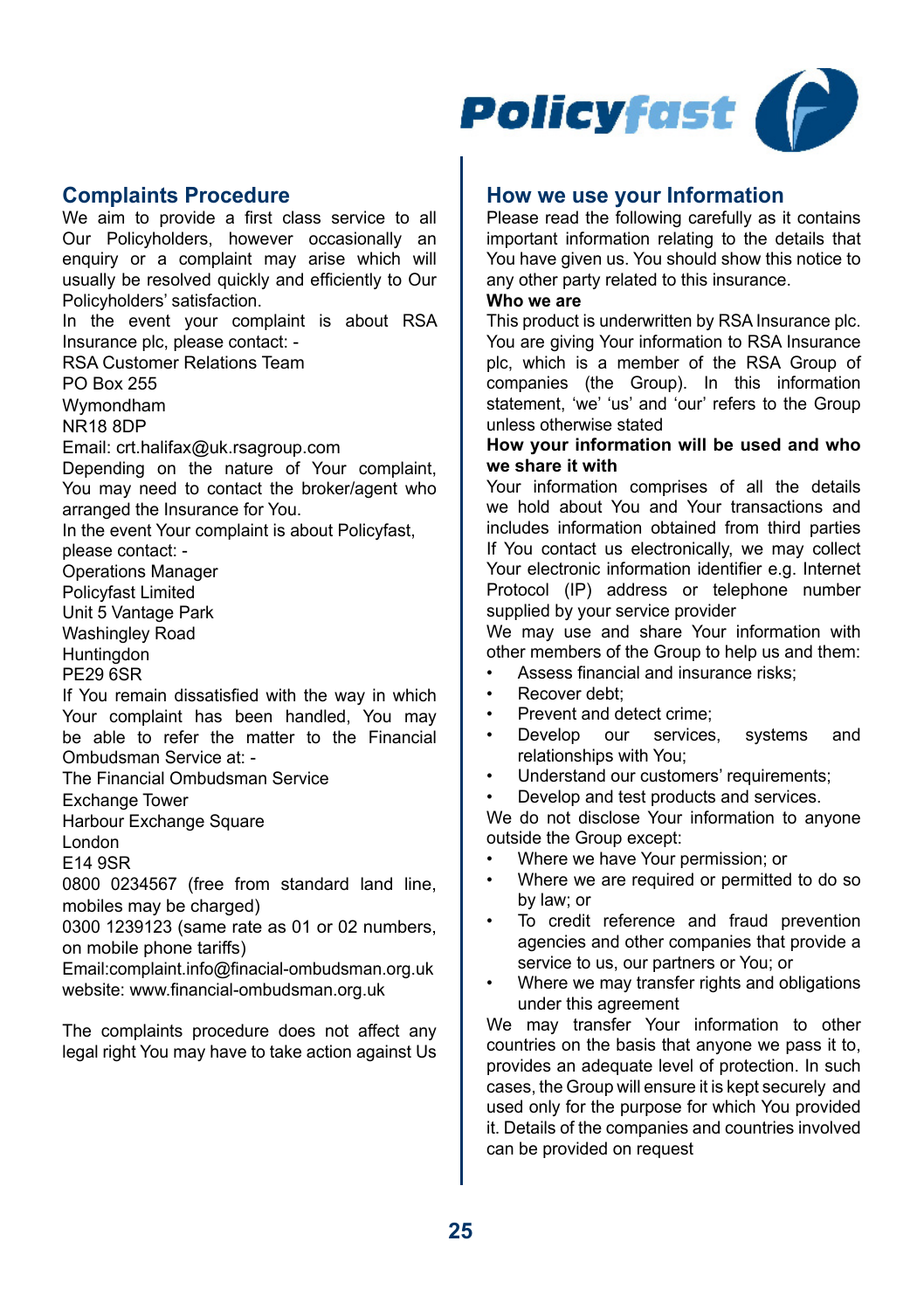

From time to time we may change the way we use Your information. Where we believe You may not reasonably expect such a change we shall write to You. If You do not object, You will consent to that change

We will not keep Your information for longer than is necessary

#### **Sensitive Information**

Some of the information we ask You for may be sensitive personal data, as defined by the Data Protection Act 1998 (such as information about health or criminal convictions). We will not use such sensitive personal data about You or others except for the specific purpose for which You provide it and to carry out the services described in Your policy documents. Please ensure that You only provide us with sensitive information about other people with their agreement

#### **Fraud prevention agencies**

If false or inaccurate information is provided and fraud is identified or suspected, details may be passed to fraud prevention agencies. Law enforcement agencies may access and use this information

We and other organisations may also access and use this information to prevent fraud and money laundering, for example when:

- Checking details on applications for credit and credit related or other facilities;
- Recovering debt:
- Checking details on proposals and claims for all types of insurance;
- Checking details of job applicants and employees

Please contact the Data Protection Liaison Officer at the address shown if You want to receive details of the relevant fraud prevention agencies We and other organisations may access and use from other countries the information recorded by fraud prevention agencies

#### **Claims History**

Insurers pass information to the Claims and Underwriting Exchange Register (CUE) run by Insurance Database Services Ltd (IDS Ltd) and the Motor Insurance Anti-Fraud and Theft Register (MIAFTR), run by the Association of British Insurers (ABI)

Under the conditions of Your policy, You must tell us about any incident (such as an accident, fire, theft or malicious damage) which may or may not give rise to a claim. When You tell us about an incident, we will pass information relating to it to the registers

#### **How to contact us**

On payment of a small fee, You are entitled to receive a copy of the information we hold about You

If You have any questions, or You would like to find out more about this notice You can write to: Data Protection Liaison Officer

Customer Relations Office RSA, Bowling Mill Dean Clough Industrial Estate Halifax

HX3 5WA

#### **Motor Insurance Database**

Information relating to motor insurance policies will be added to the Motor Insurance Database (MID) managed by the Motor Insurers' Bureau (MIB). MID and the data stored on it may be used by Insurers, the Police, DVLA/DVANI, the Insurance Fraud Bureau or other bodies permitted by law for purposes including, but not limited to:

- Electronic Vehicle Licensing
- Continuous Insurance Enforcement
- Law enforcement (prevention, detection, apprehension and prosecution of offenders)
- Obtaining information if You are involved in a road traffic accident (either in the UK, the EEA or certain other countries).

Persons (including his or her appointed representatives) pursuing a claim in respect of a road traffic accident (including citizens of other countries) may also obtain relevant information which is held on the MID

It is vital that the MID holds Your correct registration number. If it is incorrectly shown on the MID You are at risk of having Your vehicle seized. You can check that Your correct registration number details are shown on the MID at www.askmid.com

UKC02280J November 2016